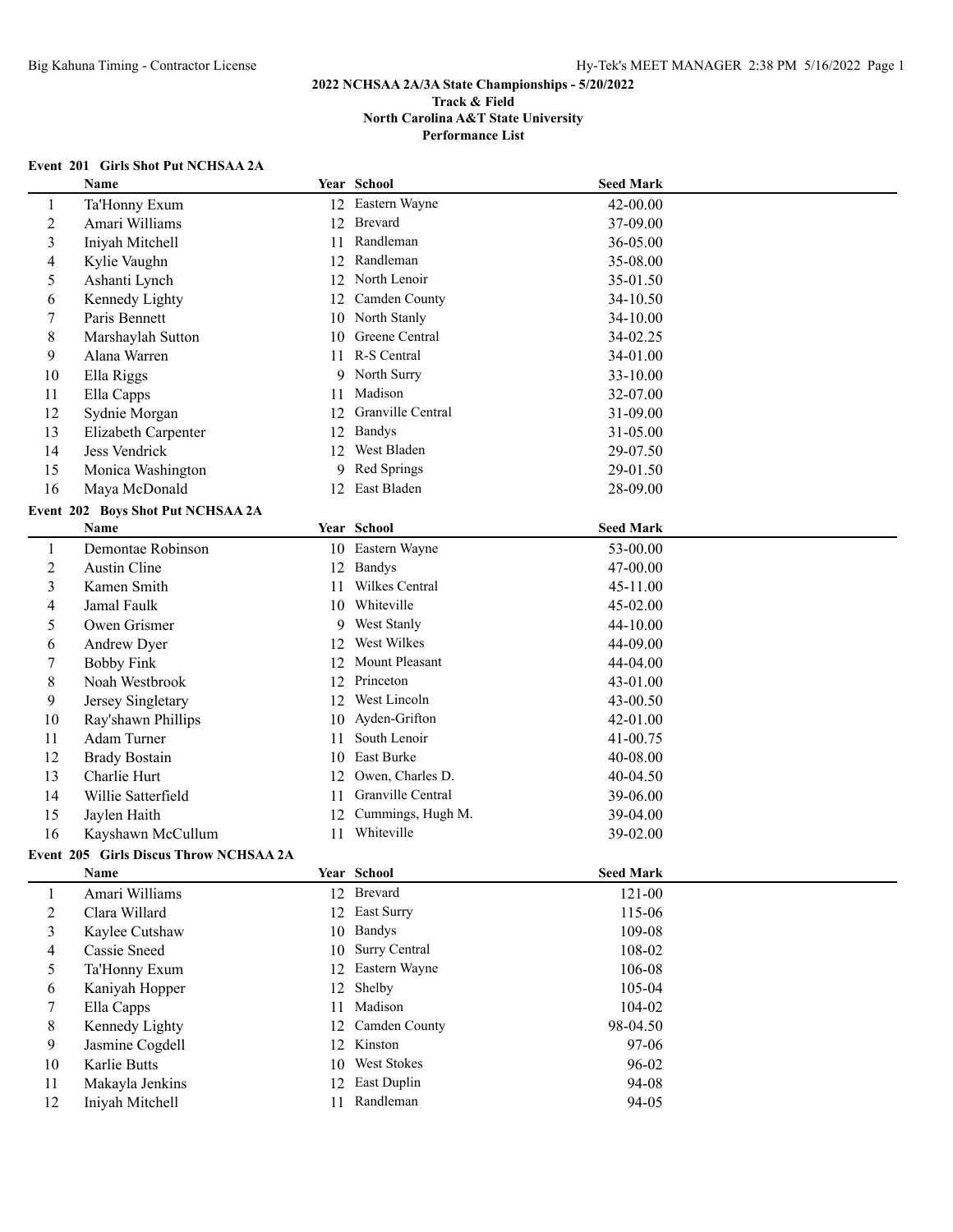**Performance List**

| r errormanec Ensc |
|-------------------|
|                   |
|                   |
|                   |

|              | Event 205  (Girls Discus Throw NCHSAA 2A) |    |                        |                  |  |
|--------------|-------------------------------------------|----|------------------------|------------------|--|
|              | Name                                      |    | Year School            | <b>Seed Mark</b> |  |
| 13           | Na'sia Foster                             |    | 10 Webb, J. F.         | 85-00            |  |
| 14           | Madelyn Eubanks                           | 11 | Jordan-Matthews        | 82-03            |  |
| 15           | Amazyen Williams                          | 10 | Bunn                   | 82-02            |  |
| 16           | Ty'nyia Wells                             |    | 9 Heide Trask          | 78-01            |  |
|              | Event 206 Boys Discus Throw NCHSAA 2A     |    |                        |                  |  |
|              | Name                                      |    | Year School            | <b>Seed Mark</b> |  |
| 1            | Charlie Hurt                              |    | 12 Owen, Charles D.    | 165-08           |  |
| 2            | isaac Vaden                               | 10 | East Surry             | 156-08           |  |
| 3            | Austin Love                               | 12 | Mount Pleasant         | 141-09           |  |
| 4            | Austin Cline                              | 12 | <b>Bandys</b>          | 139-08           |  |
| 5            | Demontae Robinson                         | 10 | Eastern Wayne          | 139-05           |  |
| 6            | Junior Payton-Kimble                      | 10 | Northeastern           | 136-06           |  |
| 7            | <b>Bobby Fink</b>                         | 12 | Mount Pleasant         | 135-04           |  |
| 8            | <b>Weston Setzer</b>                      |    | 12 Bandys              | 133-00           |  |
| 9            | Gavin Hudson                              |    | 12 West Stanly         | 128-11           |  |
| 10           | Caleb Moore                               |    | 12 Bandys              | 128-01           |  |
| 11           | Jaylen Haith                              | 12 | Cummings, Hugh M.      | 126-03           |  |
| 12           | <b>Blaze Forehand</b>                     |    | 10 Camden County       | 125-01           |  |
| 13           | Willie Satterfield                        | 11 | Granville Central      | 125-00           |  |
| 14           | Adam Turner                               | 11 | South Lenoir           | 116-08           |  |
| 15           | Nehemiah Hunter                           | 11 | South Granville        | 115-04           |  |
| 16           |                                           |    | 12 East Bladen         | 114-09           |  |
|              | jaden pridgen                             |    |                        |                  |  |
|              | Event 209 Girls High Jump NCHSAA 2A       |    |                        |                  |  |
|              | Name                                      |    | Year School            | <b>Seed Mark</b> |  |
| 1            | Jer'Lisha Pridgen                         |    | 11 Southwest Edgecombe | 5-04.00          |  |
| 2            | Jessica Jenkins                           |    | 12 Northeastern        | $5 - 02.00$      |  |
| 3            | Leia Jewell                               |    | 10 Eastern Wayne       | $5 - 00.00$      |  |
| 4            | Katarina Kepley                           | 12 | West Davidson          | 5-00.00          |  |
| 5            | Gracie Beane                              | 9  | Randleman              | $5 - 00.00$      |  |
| 6            | Latecyia Johnson                          | 12 | East Carteret          | $4 - 10.00$      |  |
| 7            | Josie Allred                              | 12 | Southwestern Randolph  | $4 - 10.00$      |  |
| 8            | Teonna Hall                               | 11 | Whiteville             | $4 - 10.00$      |  |
| 9            | Makenzie Searcy                           |    | 12 R-S Central         | $4 - 10.00$      |  |
| 10           | Hope Morgan                               |    | 10 St. Pauls           | 4-08.00          |  |
| 11           | Aziyah Rudisill                           |    | 11 R-S Central         | 4-08.00          |  |
| 12           | Lydia Fisher                              |    | 9 Bandys               | 4-08.00          |  |
| 13           | Mia Bradley                               |    | 9 Polk County          | 4-08.00          |  |
| 14           | Serenity Harvey                           | 9  | Whiteville             | 4-08.00          |  |
| 15           | Keagan Osika                              | 12 | Bunn                   | 4-06.00          |  |
| 16           | Sarah Owens                               |    | 12 Forbush             | 4-06.00          |  |
|              | Event 210 Boys High Jump NCHSAA 2A        |    |                        |                  |  |
|              | Name                                      |    | Year School            | <b>Seed Mark</b> |  |
| $\mathbf{1}$ | Jaylen Cogdell                            |    | 12 Kinston             | $6 - 06.00$      |  |
| 2            | Ian Cox                                   |    | 11 East Burke          | $6 - 04.00$      |  |
| 3            | <b>Tyrese Miller</b>                      |    | 12 R-S Central         | $6 - 04.00$      |  |
| 4            | Kenneth Byrd                              |    | 10 East Burke          | $6 - 04.00$      |  |
| 5            | Jordan Jones                              |    | 12 Northeastern        | $6 - 02.00$      |  |
| 6            | Dakevion Roach                            |    | 11 North Pitt          | $6 - 02.00$      |  |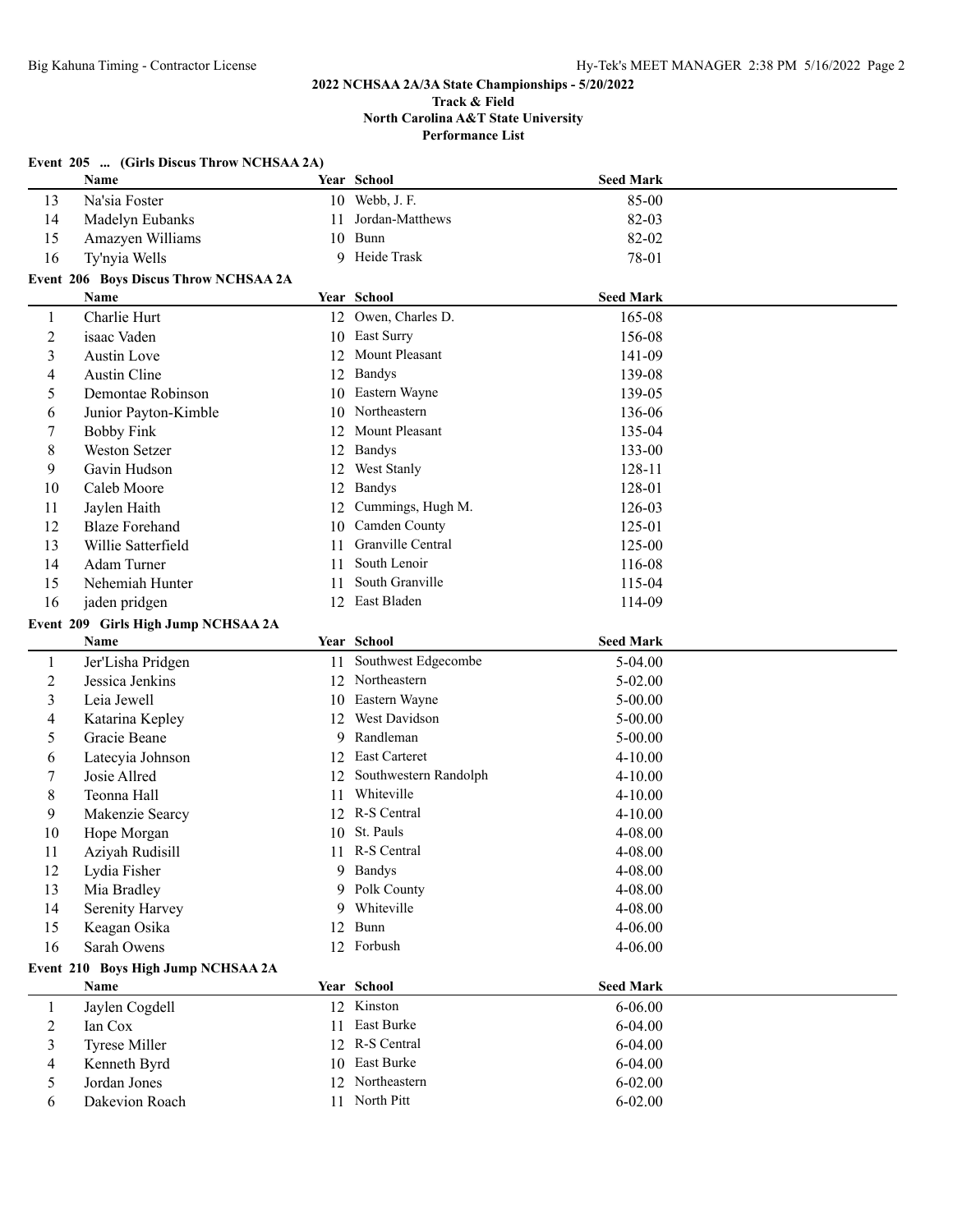## **Event 210 ... (Boys High Jump NCHSAA 2A)**

|                          | Name                                 |    | Year School            | <b>Seed Mark</b> |  |
|--------------------------|--------------------------------------|----|------------------------|------------------|--|
| 7                        | Namaurion Koontz                     |    | 12 West Davidson       | $6 - 02.00$      |  |
| 8                        | Terry Hayes                          | 12 | Wilkes Central         | $6 - 02.00$      |  |
| 9                        | <b>Avery Fraley</b>                  | 10 | East Burke             | $6 - 02.00$      |  |
| 10                       | Jared Hiatt                          | 11 | North Surry            | $6 - 02.00$      |  |
| 11                       | Mason Faw                            | 10 | North Wilkes           | $6 - 00.00$      |  |
| 12                       | Jaylen Neal                          | 10 | <b>Bartlett Yancey</b> | $6 - 00.00$      |  |
| 13                       | Quavion Martin                       | 11 | Northeastern           | $6 - 00.00$      |  |
| 14                       | Jared Reed                           | 10 | Granville Central      | 5-08.00          |  |
| 15                       | ikeem hunt                           |    | 12 Webb, J. F.         | 5-08.00          |  |
| 16                       | Matthew Sidney                       |    | 10 Bartlett Yancey     | 5-06.00          |  |
|                          | Event 211 Girls Pole Vault NCHSAA 2A |    |                        |                  |  |
|                          | Name                                 |    | Year School            | <b>Seed Mark</b> |  |
| 1                        | Abigail Tully                        |    | 12 Wilkes Central      | $9 - 00.00$      |  |
| $\overline{c}$           | Olivia Ellis                         |    | 12 Bunker Hill         | $9 - 00.00$      |  |
| 3                        | Taylor Wright                        |    | 12 R-S Central         | $9 - 00.00$      |  |
| $\overline{\mathcal{A}}$ | <b>Addison McManus</b>               |    | 10 Wilkes Central      | 8-00.00          |  |
| 5                        | Tyra Mitchell                        |    | 12 Bunker Hill         | 8-00.00          |  |
| 6                        | Lauren Dotson                        |    | 12 Polk County         | 8-00.00          |  |
| 7                        | Jayden Bailey                        | 11 | Manteo                 | 7-10.00          |  |
| 8                        | Nora Stroud                          |    | 11 Nash Central        | 7-06.00          |  |
| 9                        | Ivy Toney                            | 10 | Surry Central          | $7 - 06.00$      |  |
| 10                       | Caroline Gay                         | 9  | Manteo                 | $7 - 00.00$      |  |
| 11                       | <b>Emily Winston</b>                 | 11 | Nash Central           | $7 - 00.00$      |  |
| 12                       | Claire Morgan                        |    | 9 Seaforth High School | $6 - 06.00$      |  |
| 13                       | Sailor Allen                         | 9  | West Davidson          | $6 - 00.00$      |  |
| 14                       | Paige Reibel                         | 9. | Manteo                 | $6 - 00.00$      |  |
|                          | Event 212 Boys Pole Vault NCHSAA 2A  |    |                        |                  |  |
|                          | Name                                 |    | Year School            | <b>Seed Mark</b> |  |
| $\mathbf{1}$             | Kenneth Byrd                         |    | 10 East Burke          | 15-00.00         |  |
| $\overline{c}$           | Colin Johnson                        |    | 12 Nash Central        | 13-09.00         |  |
| 3                        | Jake Morgan                          | 12 | Pine Lake Preparatory  | 13-06.00         |  |
| 4                        | John Breitschwerdt                   | 12 | West Wilkes            | 11-09.00         |  |
| 5                        | <b>Braxton Edwards</b>               |    | 12 Polk County         | 11-06.00         |  |
| 6                        | Isaac Jarvis                         |    | 10 Manteo              | 10-09.00         |  |
| 7                        | Kage Hefner                          |    | 10 Bandys              | 10-03.00         |  |
| 8                        | Hart Vandzura                        |    | 12 Manteo              | 10-00.00         |  |
| 9                        | Tyler Surgeon                        |    | 9 Wilkes Central       | $10 - 00.00$     |  |
| 10                       | Isaiah Lewczyk                       |    | 10 West Wilkes         | 10-00.00         |  |
| 11                       | Tate Dalton                          |    | 10 West Stokes         | 9-06.00          |  |
| 12                       | Jordan Stokes                        | 9  | Manteo                 | 8-00.00          |  |
| 13                       | Jaedon Norwood                       | 10 | Nash Central           | 8-00.00          |  |
| 14                       | Chris Scanlon                        | 10 | Seaforth High School   | $6 - 06.00$      |  |
| 15                       | Nathan Smith                         | 9  | Seaforth High School   | $6 - 06.00$      |  |
|                          | Event 213 Girls Long Jump NCHSAA 2A  |    |                        |                  |  |
|                          | Name                                 |    | Year School            | <b>Seed Mark</b> |  |
| $\mathbf{1}$             | Onii Bivens                          |    | 12 West Stanly         | 18-01.75         |  |
| $\overline{c}$           | Mia McMillen                         |    | 12 Surry Central       | 18-01.25         |  |
| 3                        | Tamesia Pinnix                       |    | 12 Cummings, Hugh M.   | 17-07.00         |  |
|                          |                                      |    |                        |                  |  |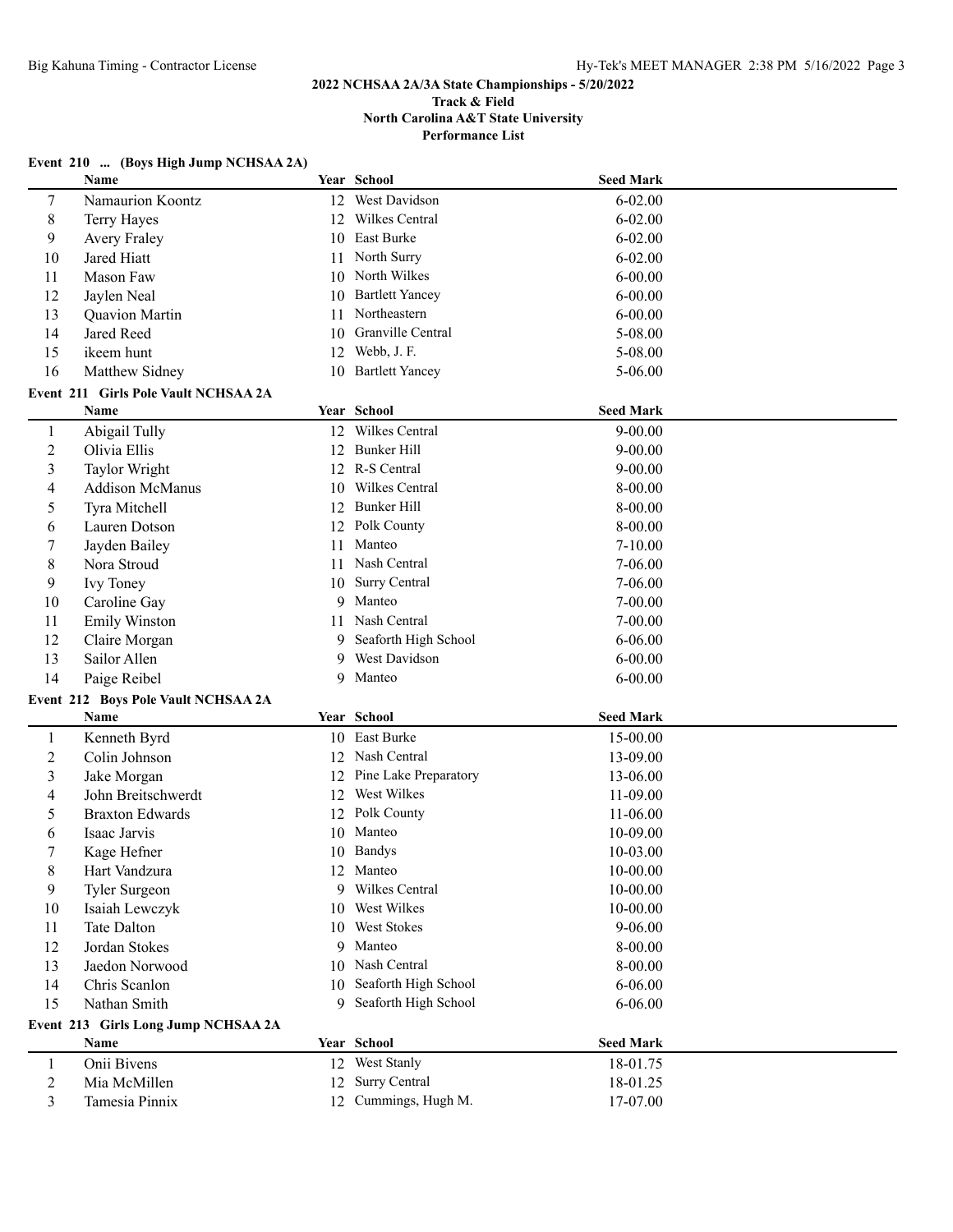**Performance List**

### **Event 213 ... (Girls Long Jump NCHSAA 2A)**

|              | Name                                       |    | Year School                  | <b>Seed Mark</b> |  |
|--------------|--------------------------------------------|----|------------------------------|------------------|--|
| 4            | Taylor Jordan                              |    | 10 Cummings, Hugh M.         | 17-05.00         |  |
| 5            | Latecyia Johnson                           |    | 12 East Carteret             | 17-04.50         |  |
| 6            | Gabrielle White                            | 9  | Seaforth High School         | 17-04.00         |  |
| 7            | Tanaia Taylor                              |    | 10 Forest Hills              | 17-03.75         |  |
| 8            | Stefania Williams                          |    | 10 Pine Lake Preparatory     | 17-03.00         |  |
| 9            | <b>Brooke Packingham</b>                   | 9  | Cummings, Hugh M.            | 17-02.50         |  |
| 10           | Sophia Overholt                            | 9  | Polk County                  | 17-00.00         |  |
| 11           | Jada Hamilton                              | 12 | Eastern Wayne                | 16-05.50         |  |
| 12           | Olivia Overholt                            | 12 | Polk County                  | 16-05.00         |  |
| 13           | Haley Eddinger                             | 12 | East Davidson                | 16-03.25         |  |
| 14           | Andralyn Livingston                        | 12 | East Carteret                | 16-00.50         |  |
| 15           | Makenzie Searcy                            |    | 12 R-S Central               | 15-10.25         |  |
| 16           | <b>Trinity Brooks</b>                      |    | 10 Pasquotank County         | 15-07.00         |  |
|              |                                            |    |                              |                  |  |
|              | Event 214 Boys Long Jump NCHSAA 2A<br>Name |    | Year School                  |                  |  |
|              |                                            |    |                              | <b>Seed Mark</b> |  |
| $\mathbf{1}$ | Terry Hayes                                |    | 12 Wilkes Central            | 23-00.00         |  |
| 2            | Jared Hiatt                                |    | 11 North Surry               | 22-07.00         |  |
| 3            | Noah Poteat                                | 12 | Cummings, Hugh M.            | 22-05.00         |  |
| 4            | Jaikhob Covington                          |    | 12 Monroe                    | 21-06.50         |  |
| 5            | Willie Battle                              |    | 12 East Bladen               | 21-05.00         |  |
| 6            | Maclolm Bolden                             |    | 11 East Bladen               | 21-02.00         |  |
| 7            | Orlando Burch                              |    | 11 Forest Hills              | 21-01.75         |  |
| 8            | Jaqueize Williams                          |    | 11 Louisburg                 | 20-11.00         |  |
| 9            | Kenneth Byrd                               |    | 10 East Burke                | 20-10.00         |  |
| 10           | Andrew Pender                              | 12 | James Kenan                  | 20-08.00         |  |
| 11           | Darin Johnson                              | 12 | Chase                        | 20-08.00         |  |
| 12           | Koi'Leon Foreman                           | 12 | North Pitt                   | 20-07.00         |  |
| 13           | Princeton Loch                             | 11 | Southwest Edgecombe          | 20-07.00         |  |
| 14           | Jordan Jones                               | 12 | Northeastern                 | 20-06.00         |  |
| 15           | Kyle Lovett                                | 11 | Brevard                      | 20-06.00         |  |
| 16           | Devin Brice                                |    | 10 Bunker Hill               | 20-04.50         |  |
|              | Event 217 Girls Triple Jump NCHSAA 2A      |    |                              |                  |  |
|              | Name                                       |    | Year School                  | <b>Seed Mark</b> |  |
| $\mathbf{1}$ | Tanaia Taylor                              |    | 10 Forest Hills              | 36-02.00         |  |
| 2            | Latecyia Johnson                           |    | 12 East Carteret             | 35-05.50         |  |
| 3            | AJ Jackson                                 |    | 10 Hendersonville            | 34-08.50         |  |
| 4            | Makenzie Searcy                            |    | 12 R-S Central               | 34-03.25         |  |
| 5            | Taylor Jordan                              |    | 10 Cummings, Hugh M.         | 34-03.00         |  |
| 6            | Gracie Beane                               |    | 9 Randleman                  | 34-00.75         |  |
| 7            | <b>Brooke Packingham</b>                   | 9  | Cummings, Hugh M.            | 33-03.00         |  |
| 8            | Nariah Furr                                | 11 | West Stanly                  | 33-02.00         |  |
| 9            | Jaylah Jefferson                           |    | 10 South Granville           | 33-00.00         |  |
|              | Haley Eddinger                             | 12 | East Davidson                |                  |  |
| 10           |                                            |    | Community School of Davidson | 32-10.50         |  |
| 11           | Lyndon Cock                                | 12 | Maiden High                  | 32-07.25         |  |
| 12           | Grace White                                | 11 |                              | 32-06.50         |  |
| 13           | Sarai Leigh                                | 12 | John A. Holmes               | 32-04.00         |  |
| 14           | Iysis Martinez                             | 12 | Cummings, Hugh M.            | 31-11.00         |  |
| 15           | Aubrey Cole                                | 11 | Wallace-Rose Hill            | 31-08.00         |  |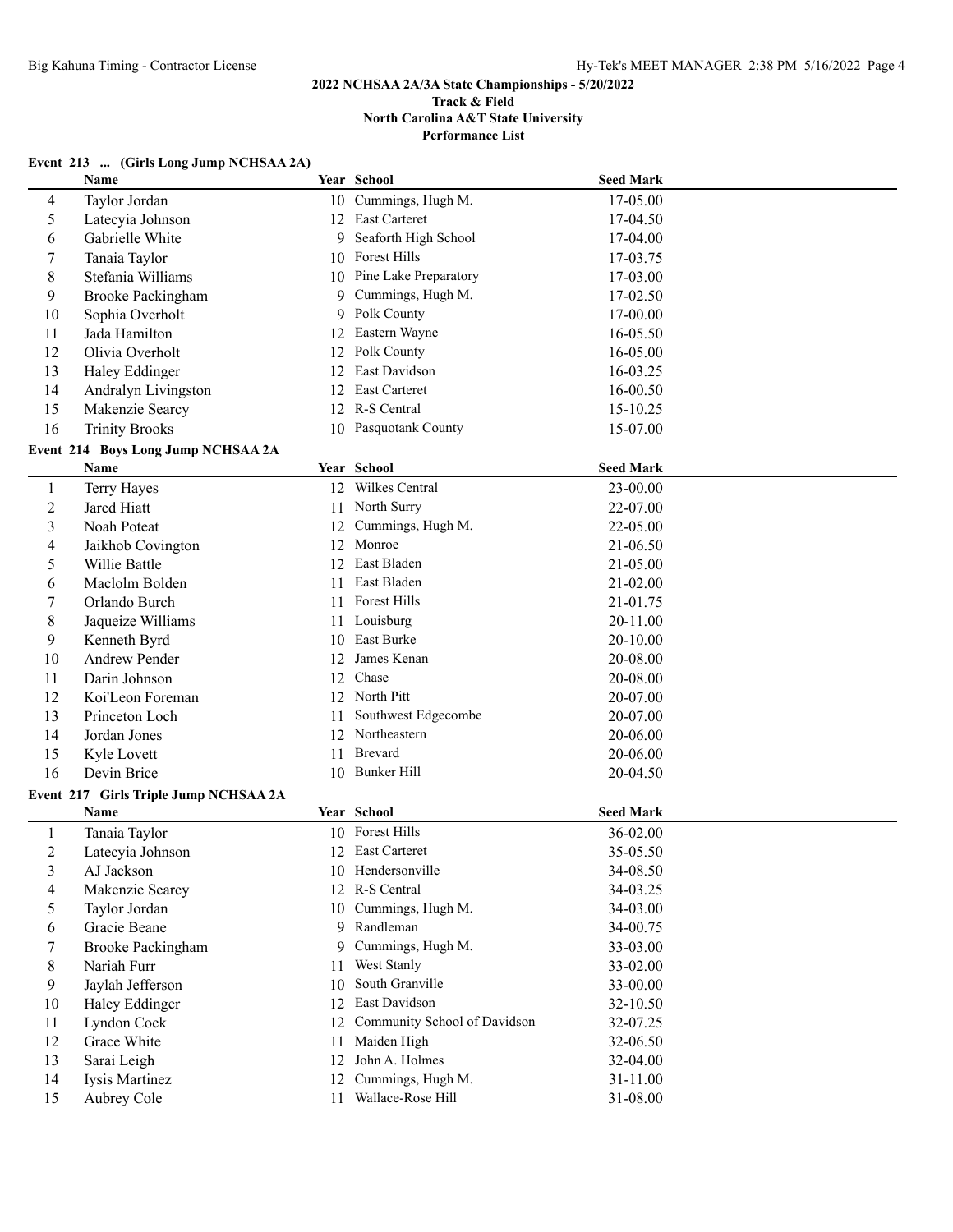## **Event 217 ... (Girls Triple Jump NCHSAA 2A) Name Year School Seed Mark** 16 Tykeia Blount 12 Ayden-Grifton 31-07.00 **Event 218 Boys Triple Jump NCHSAA 2A Name Year School Seed Mark** 1 Noah Poteat 12 Cummings, Hugh M. 44-01.50 2 Terry Hayes 12 Wilkes Central 43-00.00 3 Princeton Loch 11 Southwest Edgecombe 42-09.00 4 Marcus Cook 12 Salisbury 42-08.75 5 Chance Stull 12 Maiden High 42-08.50 6 Jaqueize Williams 11 Louisburg 42-07.00 7 Andrew Pender 12 James Kenan 42-05.50 8 Avery Gaby 11 East Duplin 42-04.00 9 Jaikhob Covington 12 Monroe 42-03.00 10 Jaylon Gurganus 12 John A. Holmes 42-01.00<br>11 Roderick Edmundson 12 East Rutherford 41-08 50 11 Roderick Edmundson 12 East Rutherford 41-08.50 12 Khamoni Robinson 11 Monroe 41-07.75 13 Willie Battle 12 East Bladen 40-10.50 14 Seth Johnson 11 Community School of Davidson 40-06.00 15 Xavier Williams 12 Bunn 40-02.50 16 Darin Johnson 12 Chase 40-02.50 **Event 219 Girls 4x800 Meter Relay NCHSAA 2A Team Relay Seed Time** 1 Polk County **A** 10:14.60 1) Karsyn Huskey 9 2) Lindsey Jenkins 12 3) Olivia Overholt 12 4) Tori Thompson 12 2 Camden County A 10:31.03 1) Emerson Martindale 10 2) Thuy Nguyen 10 3) Peyton Stasko 9 4) Keeley Williams 12 3 Community School of Davidson A 10:32.46 1) Lyndon Cock 12 2) Camryn Burton 11 3) Marin Sullivan 10 4) Taylor Simoes 12 4 Bandys A 10:34.48 1) Allison Beard 12 2) Emily Hedrick 11 3) Lauren Buckminster 12 4) Paige Oldenburg 12 5 Brevard A 10:39.19 1) Lucy Murray 11 2) Erin Huter 12 3) Abby Huter 9 4) Vera Pandolfo 11 6 Surry Central A 10:46.00 1) Madelyn Wilmoth 9 2) Ivy Toney 10 3) Ella Priddy 10 4) Yeira Munoz 10 7 West Stanly A 10:52.66 1) Holly Hatch 10 2) Makalyn Morton 11 3) Caroline White 9 4) Savanah Hendzel 11 8 Southwest Onslow A 11:01.63 1) Abbie Inman 12 2) Oriyanna Galloway 9 3) Ryleigh Pascuzzi 11 4) Paris Moore 9 9 West Davidson A 11:04.40 1) Berkeley Allen 9 2) Emma DeRemer 9 3) Maggie DeRemer 9 4) Mackenzie Walser 9 10 Manteo A 11:14.39 1) Haley Heard 9 2) Eleanor Edwards 11 3) Caroline Gay 9 4) Madison Flynn 10 11 NC School of Science & Math A 11:16.00 1) Meara Kane 12 2) Lynda Rios 11 3) Ellie Gold 12 4) Caitlyn Elliott 11 12 South Lenoir A 11:21.41 1) Charley Whitacre 10 2) Madelyn Tucker 11 3) Thalia Ayala 9 4) Claudia Castillo 9 13 Forbush A 11:22.38 1) Megan Matthews 9 2) Olivia Salley 10 3) Rylee Kiter 9 4) Lorena Mendoza 12

14 Franklin Academy A 11:46.00 1) Emily Myers 10 2) Kierstin Orr 10 3) Ayana Patel 9 4) Emily Zeck 9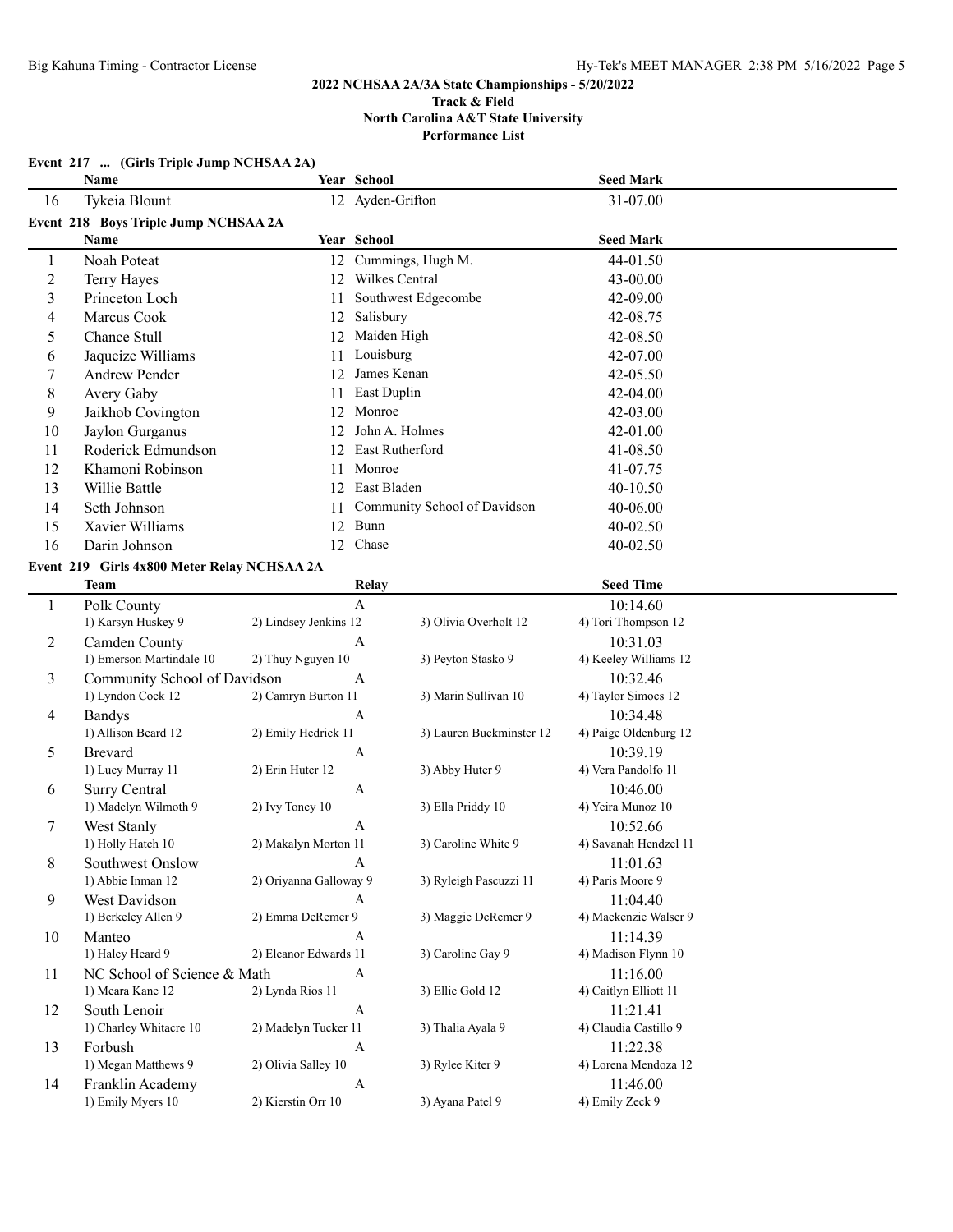|                | Event 219  (Girls 4x800 Meter Relay NCHSAA 2A) |                          |                        |                         |  |
|----------------|------------------------------------------------|--------------------------|------------------------|-------------------------|--|
|                | <b>Team</b>                                    | Relay                    |                        | <b>Seed Time</b>        |  |
| 15             | Seaforth High School                           | $\mathbf A$              |                        | 12:48.00                |  |
|                | 1) Lily McFall 9                               | 2) Charlie Ann George 9  | 3) Katie Johnson 9     | 4) Claire Morgan 9      |  |
| 16             | Jordan-Matthews                                | A                        |                        | 12:50.90                |  |
|                | 1) Jasmine Basilio 12                          | 2) America Cuanalo 11    | 3) Sophia Kopela 9     | 4) Jessica Parroquin 10 |  |
|                | Event 220 Boys 4x800 Meter Relay NCHSAA 2A     |                          |                        |                         |  |
|                | Team                                           | Relay                    |                        | <b>Seed Time</b>        |  |
| $\mathbf{1}$   | Patton                                         | $\mathbf{A}$             |                        | 8:21.12                 |  |
|                | 1) Austin McGuire 10                           | 2) Charlie Bennett 10    | 3) Caden Clontz 12     | 4) Vance Jones 12       |  |
| 2              | Lincoln Charter                                | $\mathbf{A}$             |                        | 8:26.61                 |  |
|                | 1) Manix Ferreira 11                           | 2) Joel McCloskey 11     | 3) Brandon Wright 11   | 4) Matthew Radin 11     |  |
| 3              | Owen, Charles D.                               | A                        |                        | 8:29.77                 |  |
|                | 1) Tad Sloan-Westmoreland 11                   | 2) Steve Garcia 10       | 3) Elijah Jones 11     | 4) Jaheem Ohara 11      |  |
| $\overline{4}$ | Polk County                                    | A                        |                        | 8:38.29                 |  |
|                | 1) Cade Bright 10                              | 2) Jalyn Thomas 10       | 3) Mark Teague 12      | 4) Nathaniel Martinez 9 |  |
| 5              | Research Triangle                              | A                        |                        | 8:40.98                 |  |
|                | 1) Levi Wexler 9                               | 2) Aidan Quigley 12      | 3) Liam Johnston 12    | 4) Brogan Dillmore 10   |  |
| 6              | Heide Trask                                    | $\mathbf{A}$             |                        | 8:44.20                 |  |
|                | 1) John Roberts 12                             | 2) Edgar Ramirez Luna 12 | 3) Kyle Moore 10       | 4) Derek Lopez 9        |  |
| $\tau$         | West Stanly                                    | $\overline{A}$           |                        | 8:48.19                 |  |
|                | 1) Elijah Morton 11                            | 2) Stephen Martin 10     | 3) Nathan Marks 11     | 4) Blayne Morton 12     |  |
| 8              | Nash Central                                   | A                        |                        | 8:49.14                 |  |
|                | 1) Jaaziah Jones 9                             | 2) Jeremiah Jones 9      | 3) Devin Newby 11      | 4) TyQuaun Jones 10     |  |
| 9              | Wilkes Central                                 | A                        |                        | 8:49.61                 |  |
|                | 1) Kaleb Thornton 10                           | 2) Gabe Brock 9          | 3) Quinn Pyke 10       | 4) Sean Wilson 11       |  |
| 10             | South Lenoir                                   | A                        |                        | 8:52.21                 |  |
|                | 1) Chris Haro 10                               | 2) David Phillippe 11    | 3) Wyatt Reavis 10     | 4) Derek Kopanski 11    |  |
| 11             | Jay M Robinson                                 | A                        |                        | 8:52.50                 |  |
|                | 1) Timur Atabekov 10                           | 2) James Engels 11       | 3) Carson Muller 12    | 4) Jacob Stephens 10    |  |
| 12             | Franklin Academy                               | A                        |                        | 8:53.11                 |  |
|                | 1) Seth Brazil 9                               | 2) Michael Fiumara 12    | 3) Colby Orr 12        | 4) Grady Smith 9        |  |
| 13             | West Davidson                                  | A                        |                        | 8:55.25                 |  |
|                | 1) Caelan Warg 11                              | 2) Killian Burr 9        | 3) Caleb Broom 10      | 4) Portland Allen 12    |  |
| 14             | Southwest Onslow                               | A                        |                        | 8:58.94                 |  |
|                | 1) Jason Rodriguez 11                          | 2) Kamden Rosenburg 10   | 3) Nick Snedeker 10    | 4) Brayden Dietrich 10  |  |
| 15             | Camden County                                  | $\mathbf{A}$             |                        | 9:08.09                 |  |
|                | 1) Hunter Swann 10                             | 2) Sam Phillips 11       | 3) Dennis Gutierrez 11 | 4) Branden James 11     |  |
| 16             | Southwest Edgecombe                            | A                        |                        | 9:14.80                 |  |
|                | 1) Joseph King 11                              | 2) Jah'son Vick 9        | 3) Diontez Townsend 10 | 4) Parker Webb 10       |  |

# **Event 221 Girls 100 Meter Hurdles NCHSAA 2A Prelims**

|    | Name              |     | <b>Year School</b>   | <b>Seed Time</b> |  |
|----|-------------------|-----|----------------------|------------------|--|
|    | Tamesia Pinnix    |     | 12 Cummings, Hugh M. | 14.20            |  |
| 2  | Mariah Perry      |     | 9 Walkertown         | 14.99            |  |
|    | Destany Fuller    |     | 12 Eastern Wayne     | 15.30            |  |
| 4  | Mia McMillen      |     | 12 Surry Central     | 15.76            |  |
|    | Sarai Leigh       |     | 12 John A. Holmes    | 16.12            |  |
| 6  | Angelico Lugo     | 11  | Anson                | 16.86            |  |
|    | Callie Stamey     | 11  | Maiden High          | 16.86            |  |
| 8  | Grace Phillips    |     | 9 Camden County      | 16.88            |  |
| 9  | Ju'Mizhia Sanders | 11  | West Wilkes          | 16.94            |  |
| 10 | Iysis Martinez    | 12. | Cummings, Hugh M.    | 17.09            |  |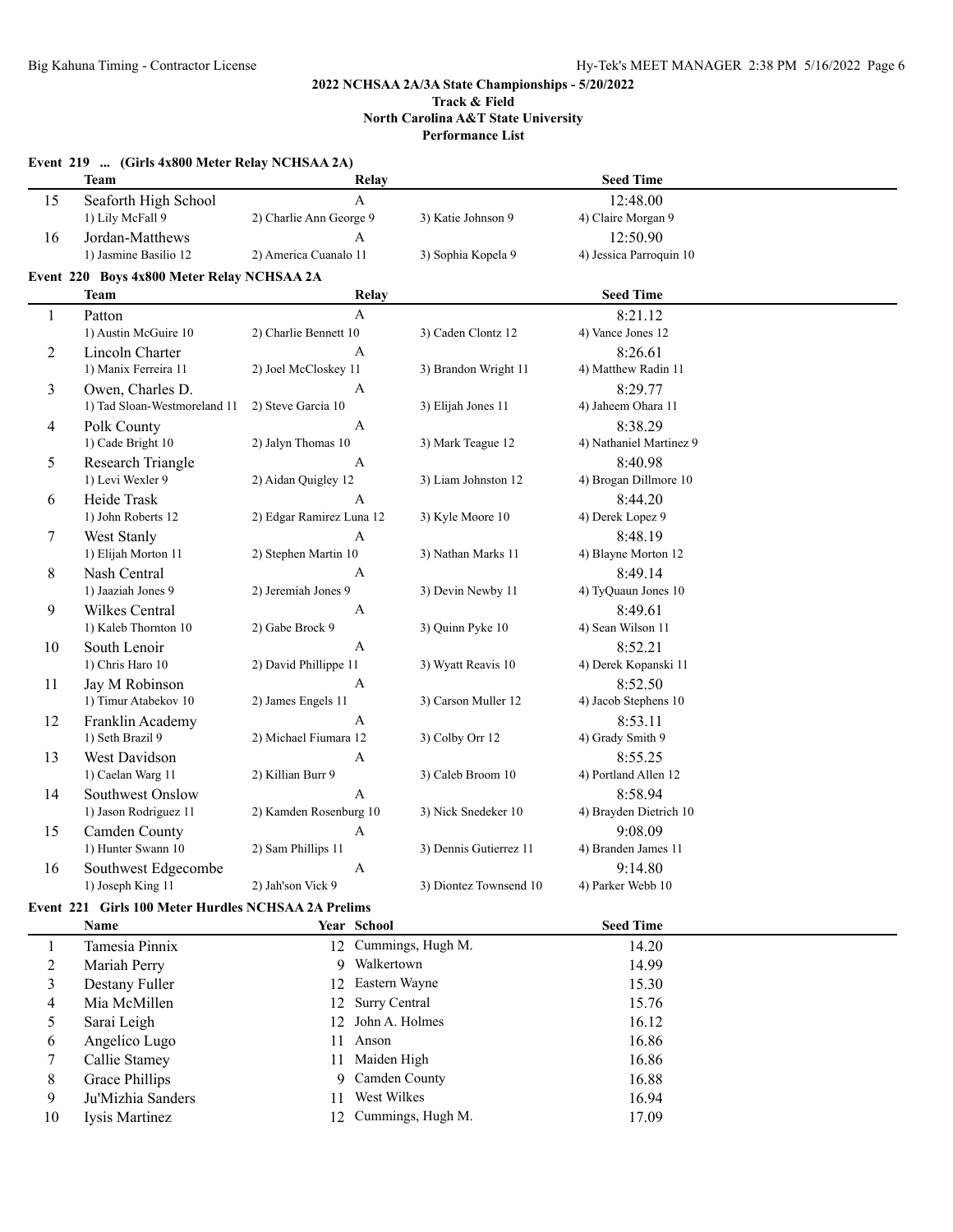#### **Track & Field North Carolina A&T State University Performance List**

|                | Event 221  (Girls 100 Meter Hurdles NCHSAA 2A Prelims)<br>Name |    | Year School                     | <b>Seed Time</b> |  |
|----------------|----------------------------------------------------------------|----|---------------------------------|------------------|--|
| 11             | Amya Cunningham                                                |    | 12 Polk County                  | 17.15            |  |
| 12             | Shaniyah Harris                                                |    | 9 Pasquotank County             | 17.15            |  |
| 13             | Stefania Williams                                              |    | 10 Pine Lake Preparatory        | 17.70            |  |
| 14             | Hannah Dover                                                   | 12 | <b>Burns</b>                    | 17.86            |  |
| 15             | laila smith                                                    |    | 12 East Bladen                  | 18.64            |  |
| 16             | LaMeyk Black                                                   |    | 12 Bunn                         | 18.91            |  |
|                | Event 222 Boys 110 Meter Hurdles NCHSAA 2A Prelims             |    |                                 |                  |  |
|                | <b>Name</b>                                                    |    | Year School                     | <b>Seed Time</b> |  |
| -1             | Avery Gaby                                                     |    | 11 East Duplin                  | 14.97            |  |
| $\overline{2}$ | <b>Dylantae James</b>                                          |    | 12 Cummings, Hugh M.            | 15.05            |  |
| 3              | Kenneth Byrd                                                   |    | 10 East Burke                   | 15.33            |  |
| 4              | Lukas Valley                                                   |    | 12 Pine Lake Preparatory        | 15.34            |  |
| 5              | Christian Gore                                                 |    | 12 Cummings, Hugh M.            | 15.61            |  |
| 6              | William Reid                                                   |    | 12 Washington                   | 15.79            |  |
| 7              | Kamari Surratt                                                 |    | 10 Burns                        | 15.84            |  |
| 8              | Ayden Thompson                                                 | 11 | <b>Bunker Hill</b>              | 15.86            |  |
| 9              | Quavion Martin                                                 | 11 | Northeastern                    | 16.10            |  |
| 10             | <b>Brian Eley</b>                                              |    | 12 Hertford County              | 16.20            |  |
| 11             | Chris McCorkle                                                 | 11 | Walkertown                      | 16.21            |  |
| 12             | Chris Gentry                                                   |    | 12 Randleman                    | 16.23            |  |
| 13             | John Shearin                                                   | 11 | T.W. Andrews                    | 16.42            |  |
| 14             | Davis Neel                                                     | 11 | Mount Pleasant                  | 16.51            |  |
| 15             | Zorion Ferreira                                                | 11 | Research Triangle               | 16.81            |  |
| 16             | Josiah Brown                                                   |    | 12 West Bladen                  | 16.86            |  |
|                | Event 223 Girls 100 Meter Dash NCHSAA 2A Prelims               |    |                                 |                  |  |
|                | Name                                                           |    | Year School                     | <b>Seed Time</b> |  |
| $\mathbf{1}$   | Joyasia Smith                                                  |    | 12 R-S Central                  | 12.29            |  |
| $\overline{2}$ | Andralyn Livingston                                            | 12 | <b>East Carteret</b>            | 12.40            |  |
| 3              | Jada Lloyd                                                     |    | 10 Hertford County              | 12.68            |  |
| 4              | Qeinyla Ross                                                   | 12 | Walkertown                      | 12.69            |  |
| 5              | Azaria Gallop                                                  |    | 10 Northeastern                 | 12.75            |  |
| 6              | Makaiyah Ross                                                  | 11 | <b>Burns</b>                    | 12.76            |  |
| 7              | Malaysia Gabriel                                               | 11 | Anson                           |                  |  |
|                |                                                                |    |                                 | 12.81            |  |
| 8              | Sanai Johnson                                                  |    | 9 T.W. Andrews                  | 12.86            |  |
| Q              | <b>Dynastee Parker</b>                                         |    | 11 Monroe                       | 12.87            |  |
| 10             |                                                                |    | 10 Eastern Wayne                |                  |  |
| 11             | Makaila Williamson                                             |    | 9 South Granville               | 12.87<br>12.87   |  |
| 12             | Alayah Flowers                                                 | 12 | Bunn                            | 12.92            |  |
| 13             | Keagan Osika<br>Laney Greif                                    |    | 12 Community School of Davidson | 12.98            |  |
|                | Tania Brandon                                                  | 11 | South Granville                 |                  |  |
| 14<br>15       | Shaniya Cook                                                   | 11 | Brevard                         | 13.06<br>13.08   |  |
|                |                                                                |    | 11 Fairmont                     |                  |  |
| 16             | Kiara Campbell                                                 |    |                                 | 13.16            |  |
|                | Event 224 Boys 100 Meter Dash NCHSAA 2A Prelims<br>Name        |    | Year School                     | <b>Seed Time</b> |  |
| 1              |                                                                |    | 9 Eastern Wayne                 |                  |  |
| $\overline{2}$ | Rahkeem Faison                                                 |    | 10 Cummings, Hugh M.            | 10.91            |  |
| 3              | Jonathan Paylor<br>Jonathon Willis                             | 11 | Greene Central                  | 11.04<br>11.05   |  |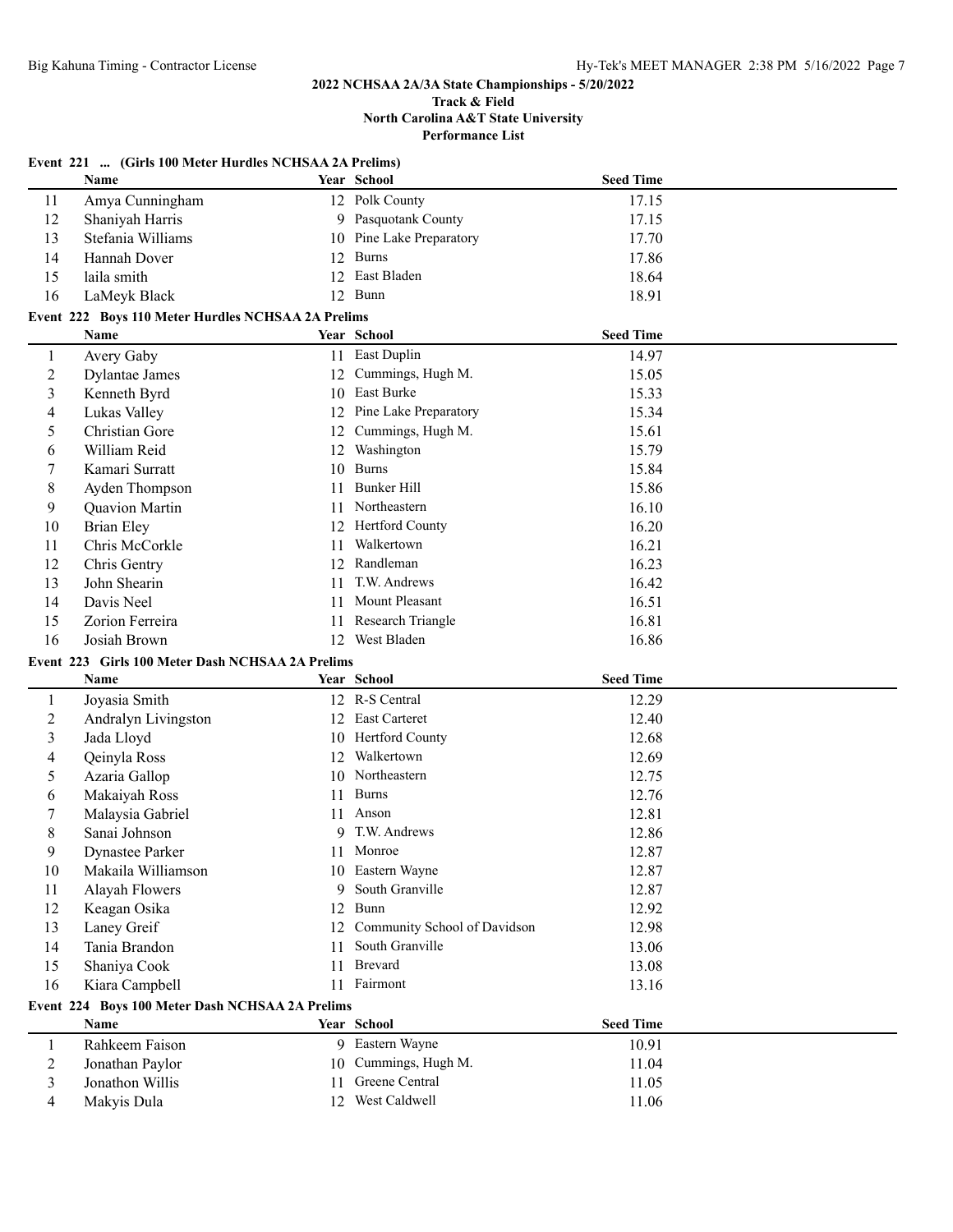#### **Track & Field North Carolina A&T State University Performance List**

## **Event 224 ... (Boys 100 Meter Dash NCHSAA 2A Prelims) Name Year School Seed Time** 5 Bricen Kee 10 Shelby 11.11 6 Yahan Wood 12 Northeastern 11.14 7 Spencer Goins 12 East Burke 11.16 8 Parker DeHart 12 Bandys 11.20 9 Josiah Thompson 11 Greene Central 11.20 10 Adam Cole 11 Southwestern Randolph 11.30 11 Correy McManus 10 T.W. Andrews 11.33 12 Jayden Gibson 12 Salisbury 11.34 13 Johnny Estes 11.41 Granville Central 11.41 14 Dontarion Craig 12 Monroe 11.44 15 Mason Evans 12 NC School of Science & Math 11.44 16 Tydrick Stewart 11 West Bladen 11.63 **Event 231 Girls 4x200 Meter Relay NCHSAA 2A Team Relay Relay Seed Time** 1 South Granville 11 South Granville 12 2) Serenity Jordan 10 3) Tania Brandon 11 4) Alayah Flower 2) Serenity Jordan 10 3) Tania Brandon 11 4) Alayah Flowers 9 2 Hertford County A 1:46.95 1) Jamiyah Valentines 10 2) Jada Lloyd 10 3) Amayah Simmons 10 4) Gabby Hayes 9 3 Surry Central A 1:47.10 1) Ivy Toney 10 2) Aylin Soto 10 3) Ella Priddy 10 4) Mia McMillen 12 4 Farmville Central A 1:49.30 1) Kamaya Speight 10 2) Shakeela Daniels 9 3) Kamiyah Wooten 11 5 R-S Central A 1:49.67 1) Cloe Jenkins 10 2) India Duran 12 3) Lilyana Mast 11 4) Joyasia Smith 12 6 Walkertown A 1:49.79 1) Alia Bowles 9 2) Mariah Perry 9 3) Kyah Newton Roseboro 11 4) Qeinyla Ross 12 7 Northeastern A 1:49.95 1) Indya Cradle 9 2) Emani Williams 10 3) Precious McCauley 10 4) Azaria Gallop 10 8 Community School of Davidson A 1:50.34 1) Mary McMillan 9 2) Kaelyn Scott 12 3) Lyndon Cock 12 4) Laney Greif 12 9 Forest Hills A 1:51.25 1) Tanaia Taylor 10 2) Anaya Bush 12 3) Angel Rushing 11 4) Morgan Hamilton 9 10 Lincoln Charter A 1:51.25 1) Amelia Aganad 11 2) Semira Burnett 10 3) Reygan Kirkby 10 4) Molly Smith 9 11 John A. Holmes A 1:51.81 1) Emma Parrish 9 2) Kayla Williams 12 3) Precious Bond 12 4) Zacchaeu Grissom 12 12 Burns **A** 1:52.09 1) Robyn Whitworth 10 2) Essence Howze 10 3) A'Ariona Burris 10 4) Makaiyah Ross 11 13 East Bladen A 1:52.44 1) Trinity Kemp 12 2) Maya McDonald 12 3) sabars mclean 12 4) laila smith 12 14 T.W. Andrews 11 152.47<br>11 152.47<br>11 152.47<br>11 20 Sanai Johnson 9 13 Nijayah Townes 10 17 4 Ta'Ciana Robis 2) Sanai Johnson 9 3) Nijayah Townes 10 4) Ta'Ciana Robinson 9 15 West Bladen A 1:54.07 1) Trinity Meares 10 2) Kiera Lewis 10 3) Trinity VanEyken 10 4) Shanyla Hunter 11 16 Webb, J. F. A 1:54.35 1) Sakiyah Edmonds 10 2) Terri Sanford 9 3) Sajohnna Alston 9 4) Faith Hunt 12 **Event 232 Boys 4x200 Meter Relay NCHSAA 2A Team Seed Time Relay Relay Seed Time** 1 T.W. Andrews A 1:30.64

1) Ja'Neil Harris 9 2) Ja'Shawn Harris 11 3) Brenden Miller 11 4) Marquette Hoskins 12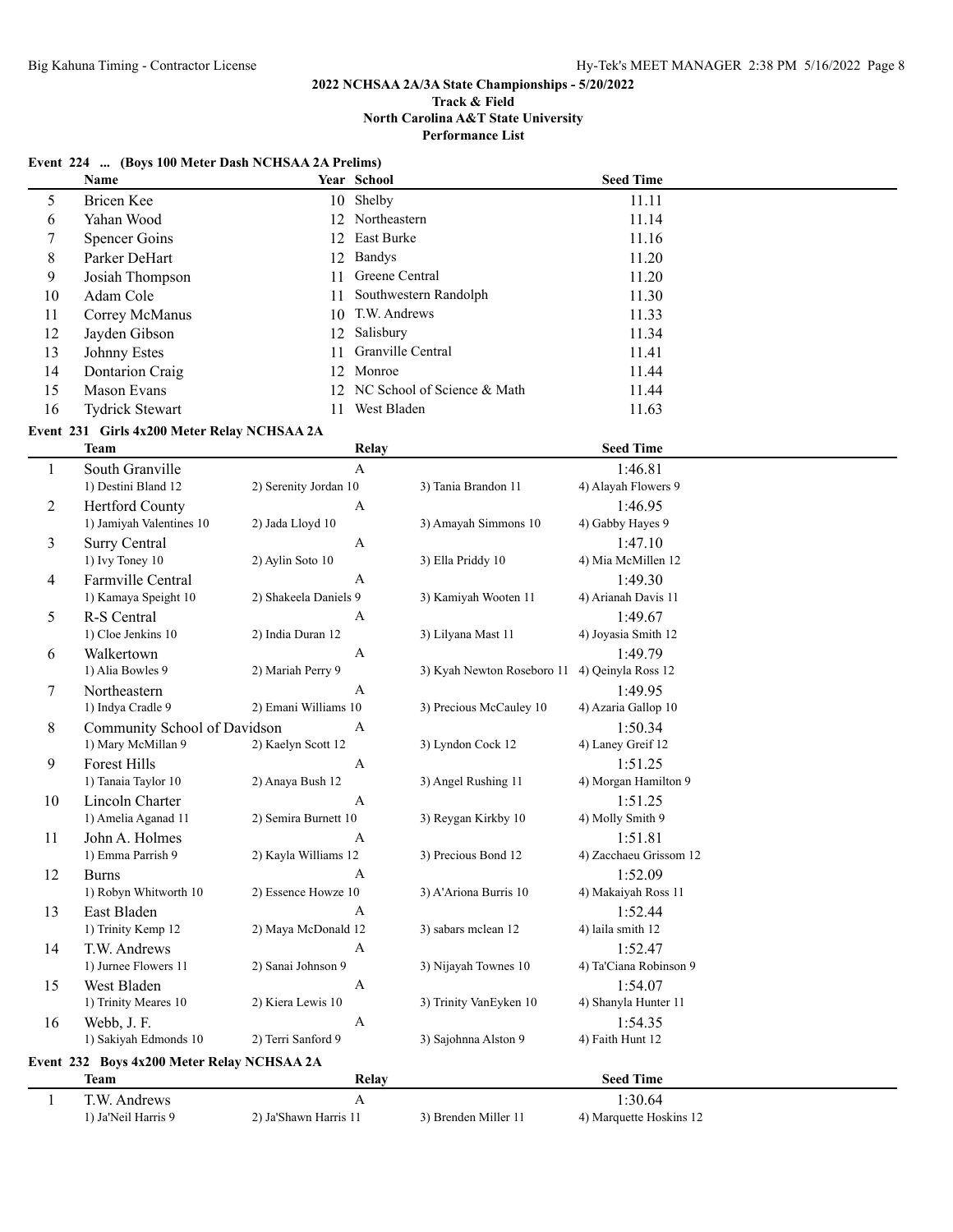**Performance List**

## **Event 232 ... (Boys 4x200 Meter Relay NCHSAA 2A)**

|                          | <b>Team</b>                              | Relay                    |                                | <b>Seed Time</b>           |  |
|--------------------------|------------------------------------------|--------------------------|--------------------------------|----------------------------|--|
| $\overline{2}$           | Walkertown                               | $\mathbf{A}$             |                                | 1:31.12                    |  |
|                          | 1) Chase Ivey 9                          | 2) Jerimiah McIntyre 11  | 3) Zakhi Mitchell 10           | 4) Greg Potter 11          |  |
| 3                        | Monroe                                   | A                        |                                | 1:31.31                    |  |
|                          | 1) Josiah Knotts 11                      | 2) Zachariah Melton 10   | 3) Bryce Davis 11              | 4) Dontarion Craig 12      |  |
| 4                        | St. Pauls                                | A                        |                                | 1:31.67                    |  |
|                          | 1) Martev Gunter 12                      | 2) Eddrick James 12      | 3) Elston Powell 12            | 4) Javier ortiz 12         |  |
| 5                        | North Pitt                               | A                        |                                | 1:31.71                    |  |
|                          | 1) Trystan Hollis 11                     | 2) Milbert Moore 11      | 3) Dakevion Roach 11           | 4) Xavier Maldonado 9      |  |
| 6                        | <b>Forest Hills</b>                      | A                        |                                | 1:32.36                    |  |
|                          | 1) Demetrius Barnes 12                   | 2) Orlando Burch 11      | 3) Joshua Tillman 11           | 4) Christian Washington 11 |  |
| 7                        | Kinston                                  | A                        |                                | 1:32.55                    |  |
|                          | 1) E'Mari Keller 11                      | 2) Ja'mear Flowers 10    | 3) Quincy Brown 11             | 4) Cameron Ivey 11         |  |
| 8                        | Northeastern                             | A                        |                                | 1:32.63                    |  |
|                          | 1) Dwan Bell 10                          | 2) Shamar Sutton 11      | 3) Jalen Melson 11             | 4) Jordan Jones 12         |  |
| 9                        | Pine Lake Preparatory                    | A                        |                                | 1:32.85                    |  |
|                          | 1) Demitrius Johnson 12                  | 2) Banx King 12          | 3) Sutherland Fox Tran 12      | 4) Ben Kern 12             |  |
| 10                       | West Caldwell                            | A                        |                                | 1:32.97                    |  |
|                          | 1) Nehemiah Foxx 10                      | 2) Nigel Ransby 10       | 3) Tony Petty 12               | 4) Victor Rosa 12          |  |
| 11                       | Red Springs                              | A                        |                                | 1:33.41                    |  |
|                          | 1) Dylan Dean 12                         | 2) Curtis Wilson 10      | 3) Jaaron Monroe 12            | 4) Mariusz Monroe 11       |  |
| 12                       | Southwest Edgecombe                      | A                        |                                | 1:33.64                    |  |
|                          | 1) Shikee Evans 9                        | 2) Christian Lawrence 11 | 3) Princeton Loch 11           | 4) Ezeequal Poland 12      |  |
| 13                       | Shelby                                   | A                        |                                | 1:33.75                    |  |
|                          | 1) Khalil Foster 9                       | 2) Nathan Hopper 12      | 3) Bricen Kee 10               | 4) Izay Bridges 9          |  |
| 14                       | Owen, Charles D.                         | A                        |                                | 1:33.97                    |  |
|                          | 1) Keron Clayton 9                       | 2) Josh Hollowell 10     | 3) Kameron Moore 11            | 4) Davis Kendall 9         |  |
| 15                       | <b>Bartlett Yancey</b>                   | A                        |                                | 1:34.44                    |  |
|                          | 1) Jermaine McCain 11                    | 2) Jordan Johnson 11     | 3) Jaden Kilbrew 12            | 4) Jaylen Neal 10          |  |
| 16                       | East Bladen                              | A                        |                                | 1:35.16                    |  |
|                          | 1) Maclolm Bolden 11                     | 2) Timothy McLean 12     | 3) Blaine Pope 10              | 4) Willie Battle 12        |  |
|                          | Event 233 Girls 1600 Meter Run NCHSAA 2A |                          |                                |                            |  |
|                          | Name                                     | Year School              |                                | <b>Seed Time</b>           |  |
| $\mathbf{1}$             | Natalie Almond                           | 12 West Stanly           |                                | 5:20.42                    |  |
| $\overline{c}$           | Sutton Webb                              | Salisbury<br>12          |                                | 5:25.20                    |  |
| $\mathfrak{Z}$           | Katherine Hopkins                        | 11 Lincolnton            |                                | 5:26.74                    |  |
| $\overline{\mathcal{A}}$ | <b>Brooke Hope</b>                       | 10 R-S Central           |                                | 5:28.05                    |  |
| 5                        | Paige Oldenburg                          | 12 Bandys                |                                | 5:29.80                    |  |
| 6                        | Abby Pike                                |                          | 10 Pine Lake Preparatory       | 5:36.65                    |  |
| $\overline{7}$           | <b>Brook Settle</b>                      | 11 North Wilkes          |                                | 5:41.57                    |  |
| 8                        | Caitlyn Elliott                          |                          | 11 NC School of Science & Math | 5:45.08                    |  |
| 9                        | Madison Flynn                            | 10 Manteo                |                                | 5:45.31                    |  |
| 10                       | Keeley Williams                          | 12 Camden County         |                                | 5:48.49                    |  |
| 11                       | Meara Kane                               |                          | 12 NC School of Science & Math | 5:50.27                    |  |
| 12                       | Ainsley Heath                            | 11 Heide Trask           |                                | 5:52.30                    |  |
| 13                       | Savannah Medlin                          | Roanoke Rapids<br>9      |                                | 5:52.55                    |  |
| 14                       | Mille Wymbs                              | Salisbury<br>10          |                                | 5:57.58                    |  |
| 15                       | Abbie Inman                              | 12                       | Southwest Onslow               | 6:05.09                    |  |
| 16                       | Laura Bostic                             | 12 East Duplin           |                                | 6:07.20                    |  |
|                          |                                          |                          |                                |                            |  |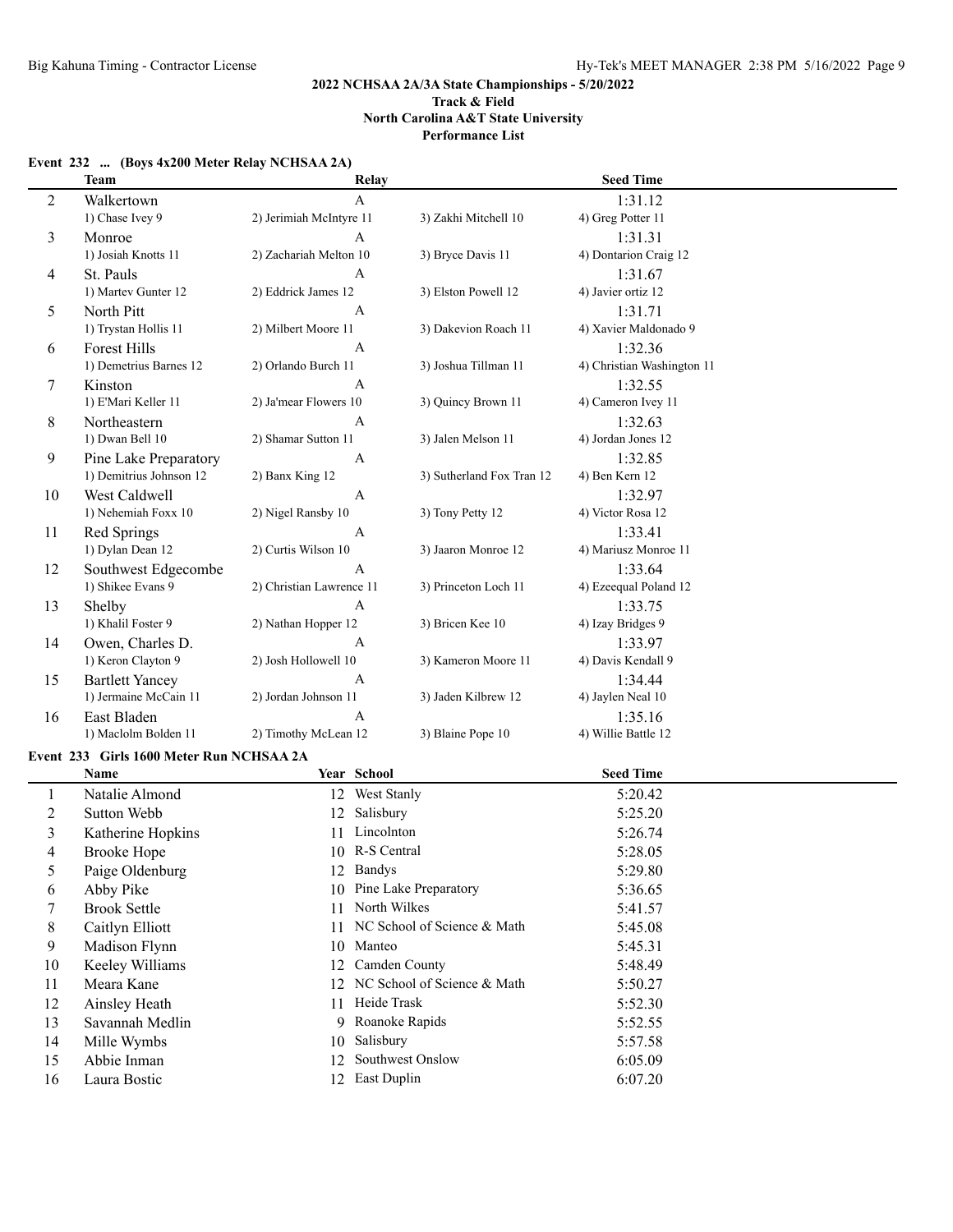**Performance List**

## **Event 234 Boys 1600 Meter Run NCHSAA 2A**

|                         | Name                                        |                          | Year School       |                             | <b>Seed Time</b>       |  |
|-------------------------|---------------------------------------------|--------------------------|-------------------|-----------------------------|------------------------|--|
| $\mathbf{1}$            | Knox Witherspoon                            |                          | 12 Brevard        |                             | 4:25.95                |  |
| $\overline{c}$          | <b>Grant Parham</b>                         | 12                       | <b>Bandys</b>     |                             | 4:26.64                |  |
| $\overline{\mathbf{3}}$ | Elijah Jones                                | 11                       | Owen, Charles D.  |                             | 4:35.04                |  |
| 4                       | Caden Clontz                                | 12                       | Patton            |                             | 4:36.63                |  |
| 5                       | Lane Prochaska                              | 12                       | Granville Central |                             | 4:37.69                |  |
| 6                       | <b>Andrew Parker</b>                        | 11                       |                   | NC School of Science & Math | 4:38.44                |  |
| 7                       | William Sanchez                             | 11                       | East Carteret     |                             | 4:43.61                |  |
| 8                       | <b>Jack Anstrom</b>                         | 9                        |                   | Seaforth High School        | 4:46.65                |  |
| 9                       | James Shue                                  | 12                       | West Stanly       |                             | 4:51.22                |  |
| 10                      | Jacob Stephens                              | 10                       | Jay M Robinson    |                             | 4:51.97                |  |
| 11                      | John Roberts                                | 12                       | Heide Trask       |                             | 4:52.14                |  |
| 12                      | Carson Wells                                | 10                       | West Stanly       |                             | 4:52.65                |  |
| 13                      | Trevor Shiffert                             | 10                       | West Stokes       |                             | 4:54.03                |  |
| 14                      |                                             |                          | East Carteret     |                             | 5:00.40                |  |
| 15                      | Josiah Hynes                                | 11                       | South Lenoir      |                             |                        |  |
|                         | Chris Haro                                  | 10                       | Camden County     |                             | 5:01.61                |  |
| 16                      | Dennis Gutierrez                            | 11                       |                   |                             | 5:06.05                |  |
|                         | Event 237 Girls 4x100 Meter Relay NCHSAA 2A |                          |                   |                             |                        |  |
|                         | <b>Team</b>                                 |                          | Relay             |                             | <b>Seed Time</b>       |  |
| $\mathbf{1}$            | Anson                                       |                          | $\overline{A}$    |                             | 49.82                  |  |
|                         | 1) Jemia Raley 11                           | 2) Jamya Covington 12    |                   | 3) Janiyah Maxwell 9        | 4) Malaysia Gabriel 11 |  |
| 2                       | Eastern Wayne                               |                          | A                 |                             | 49.96                  |  |
|                         | 1) Taylor Waters 9                          | 2) Makaila Williamson 10 |                   | 3) Amiyah Bryant 11         | 4) Destany Fuller 12   |  |
| 3                       | Hertford County                             |                          | $\mathbf{A}$      |                             | 50.56                  |  |
|                         | 1) Jamiyah Valentines 10                    | 2) Jada Lloyd 10         |                   | 3) LaCora Moore 11          | 4) Amayah Simmons 10   |  |
| 4                       | Walkertown                                  |                          | A                 |                             | 50.67                  |  |
|                         | 1) Alia Bowles 9                            | 2) Mariah Perry 9        |                   | 3) Kyah Newton Roseboro 11  | 4) Qeinyla Ross 12     |  |
| 5                       | South Granville                             |                          | A                 |                             | 51.13                  |  |
|                         | 1) Destini Bland 12                         | 2) Tania Brandon 11      |                   | 3) Serenity Jordan 10       | 4) Alayah Flowers 9    |  |
| 6                       | T.W. Andrews                                |                          | $\mathbf{A}$      |                             | 51.15                  |  |
|                         | 1) Ta'Ciana Robinson 9                      | 2) Sanai Johnson 9       |                   | 3) Anaya Cureton 12         | 4) Jurnee Flowers 11   |  |
| 7                       | R-S Central                                 |                          | A                 |                             | 51.27                  |  |
|                         | 1) Jada Whitesides 10                       | 2) Cloe Jenkins 10       |                   | 3) Lilyana Mast 11          | 4) Joyasia Smith 12    |  |
| 8                       | John A. Holmes                              |                          | A                 |                             | 51.43                  |  |
|                         | 1) Dymon Rankins 12                         | 2) Kayla Williams 12     |                   | 3) Sarai Leigh 12           | 4) Zacchaeu Grissom 12 |  |
| 9                       | Reidsville                                  |                          | A                 |                             | 51.68                  |  |
|                         | 1) NeAjia Hatfield 10                       | 2) Kiera Perkins 11      |                   | 3) Heaven Perkins 12        | 4) Mariah Wilson 11    |  |
| 10                      | Northeastern                                |                          | А                 |                             | 51.82                  |  |
|                         | 1) Indya Cradle 9                           | 2) Precious McCauley 10  |                   | 3) Gabrielle McMillan 11    | 4) Emani Williams 10   |  |
| 11                      | <b>Burns</b>                                |                          | $\mathbf{A}$      |                             | 52.11                  |  |
|                         | 1) Robyn Whitworth 10                       | 2) Essence Howze 10      |                   | 3) A'Ariona Burris 10       | 4) Makaiyah Ross 11    |  |
| 12                      | <b>Brevard</b>                              |                          | $\mathbf{A}$      |                             | 52.13                  |  |
|                         | 1) Alaana Bennet 9                          | 2) Shaniya Cook 11       |                   | 3) Amari Williams 12        | 4) Chasity White 9     |  |
| 13                      | Fairmont                                    |                          | $\boldsymbol{A}$  |                             | 52.55                  |  |
|                         | 1) Kiara Campbell 11                        | 2) Brianna Davis 11      |                   | 3) Jeraelyn Parker 11       | 4) Izya Dinnerson 9    |  |
| 14                      | Lincoln Charter                             |                          | $\boldsymbol{A}$  |                             | 52.56                  |  |
|                         | 1) Amelia Aganad 11                         | 2) Semira Burnett 10     |                   | 3) Molly Smith 9            | 4) Reygan Kirkby 10    |  |
| 15                      | Bunn                                        |                          | $\boldsymbol{A}$  |                             | 52.77                  |  |
|                         | 1) Michaela Perry 11                        | 2) LaMeyk Black 12       |                   | 3) Kaitlyn Adams 11         | 4) Alexis Perry 11     |  |
| 16                      | Jordan-Matthews                             |                          | $\boldsymbol{A}$  |                             | 53.05                  |  |
|                         | 1) Cassidy Deshazo 10                       | 2) Rachel Woods 9        |                   | 3) Sadessa Green 9          | 4) Baldwin Jaylyn 11   |  |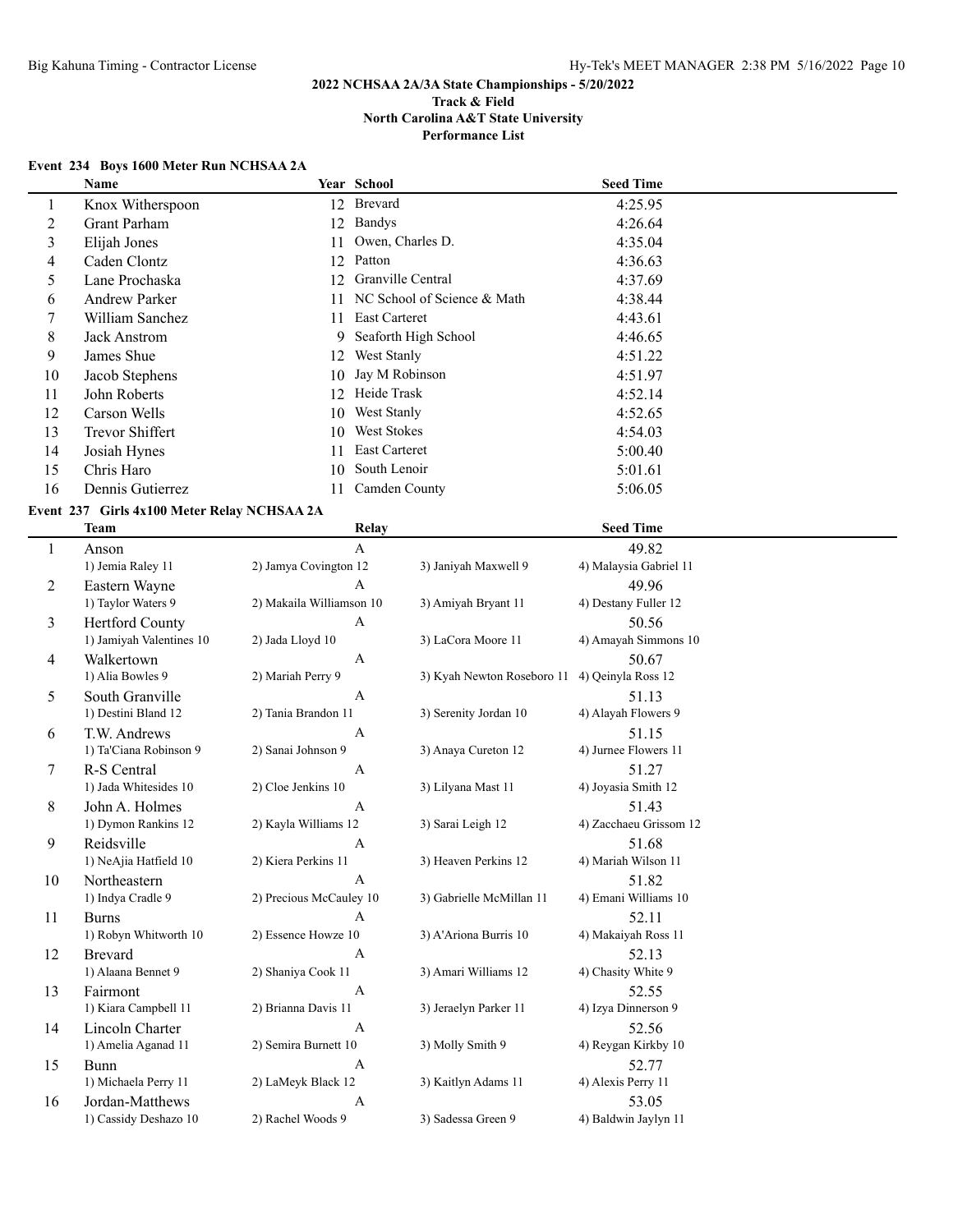## **Event 238 Boys 4x100 Meter Relay NCHSAA 2A**

|                | <b>Team</b>                              | Relay                  |                                | <b>Seed Time</b>      |  |
|----------------|------------------------------------------|------------------------|--------------------------------|-----------------------|--|
| 1              | Monroe                                   | $\mathbf{A}$           |                                | 43.15                 |  |
|                | 1) Josiah Knotts 11                      | 2) Zachariah Melton 10 | 3) Jaikhob Covington 12        | 4) Dontarion Craig 12 |  |
| 2              | T.W. Andrews                             | A                      |                                | 43.56                 |  |
|                | 1) Ja'Neil Harris 9                      | 2) Jeremiah King 10    | 3) Ja'len Bennett 11           | 4) Correy McManus 10  |  |
| 3              | Greene Central                           | A                      |                                | 43.63                 |  |
|                | 1) Jonathon Willis 11                    | 2) Josiah Thompson 11  | 3) Kendall Collie 11           | 4) Jamari Coppege 11  |  |
| 4              | North Forsyth                            | A                      |                                | 43.68                 |  |
|                | 1) Kamari Carter 9                       | 2) Solomon Gantt 11    | 3) Jacob Patterson 10          | 4) Victor Wingate 10  |  |
| 5              | Eastern Wayne                            | A                      |                                | 43.71                 |  |
|                | 1) Richard Montesinos 11                 | 2) Zavian Oates 11     | 3) Dennislyn Swinson 12        | 4) Rahkeem Faison 9   |  |
| 6              | Northeastern                             | A                      |                                | 43.83                 |  |
|                | 1) Torres Spencer 9                      | 2) Ty'Jae Simpson 9    | 3) Edrith Gatling 12           | 4) Yahan Wood 12      |  |
| 7              | St. Pauls                                | A                      |                                | 43.86                 |  |
|                | 1) Kemarion Baldwin 11                   | 2) Eddrick James 12    | 3) Elston Powell 12            | 4) Martev Gunter 12   |  |
| 8              | Forest Hills                             | A                      |                                | 43.91                 |  |
|                | 1) Demetrius Barnes 12                   | 2) Je'rel Bolder 9     | 3) Ross Smith 10               | 4) Joshua Tillman 11  |  |
| 9              | Shelby                                   | A                      |                                | 43.93                 |  |
|                | 1) Bricen Kee 10                         | 2) Nathan Hopper 12    | 3) Khalil Foster 9             | 4) Izay Bridges 9     |  |
| 10             | East Burke                               | A                      |                                | 43.99                 |  |
|                | 1) Asher Gebhard 10                      | 2) Avery Fraley 10     | 3) Mason Robison 9             | 4) Spencer Goins 12   |  |
| 11             | Kinston                                  | A                      |                                | 44.45                 |  |
|                | 1) E'Mari Keller 11                      | 2) Ja'mear Flowers 10  | 3) Cameron Ivey 11             | 4) Quincy Brown 11    |  |
| 12             | <b>Bandys</b>                            | A                      |                                | 44.46                 |  |
|                | 1) Parker DeHart 12                      | 2) Cole Dorothy 10     | 3) Fletcher Harris 11          | 4) Nolan Jones 11     |  |
| 13             | <b>Bunker Hill</b>                       | A                      |                                | 44.55                 |  |
|                | 1) Elijah Boston 11                      | 2) Devin Brice 10      | 3) Chadz Stevenson 12          | 4) Ayden Thompson 11  |  |
| 14             | Granville Central                        | A                      |                                | 44.98                 |  |
|                | 1) Johnny Estes 11                       | 2) Trent Harrington 10 | 3) Ryan Johnson 12             | 4) Jared Reed 10      |  |
| 15             | <b>Bunn</b>                              | A                      |                                | 45.09                 |  |
|                | 1) Xavier Williams 12                    | 2) Domantea Cooke 10   | 3) Jay'Von Perry 12            | 4) Messiah Barrow 10  |  |
| 16             | East Bladen                              | A                      |                                | 45.18                 |  |
|                | 1) Maclolm Bolden 11                     | 2) Timothy McLean 12   | 3) Blaine Pope 10              | 4) Jayden Dailey 10   |  |
|                |                                          |                        |                                |                       |  |
|                | Event 239 Girls 400 Meter Dash NCHSAA 2A |                        |                                |                       |  |
|                | Name                                     | Year School            |                                | <b>Seed Time</b>      |  |
| $\mathbf{1}$   | Rylee Hegedus                            |                        | 12 Pine Lake Preparatory       | 57.81                 |  |
| $\overline{c}$ | Alessia Addo                             |                        | 9 Pine Lake Preparatory        | 58.63                 |  |
| 3              | Skylar Southern                          | 10 Forbush             |                                | 1:00.14               |  |
| 4              | Kamiyah Wooten                           | 11 Farmville Central   |                                | 1:00.28               |  |
| 5              | Onii Bivens                              | 12 West Stanly         |                                | 1:01.00               |  |
| 6              | Sophia Overholt                          | Polk County<br>9       |                                | 1:01.25               |  |
| 7              | Rachel Switzer                           | North Forsyth<br>11    |                                | 1:01.54               |  |
| 8              | Thuy Nguyen                              | Camden County<br>10    |                                | 1:01.67               |  |
| 9              | Peyton Stasko                            | Camden County<br>9.    |                                | 1:02.00               |  |
| 10             | Kamaya Speight                           | 10                     | Farmville Central              | 1:02.52               |  |
| 11             | Sierra Church                            | West Lincoln<br>11     |                                | 1:02.83               |  |
| 12             | Peyton Wilson                            | 11                     | Wheatmore High School          | 1:04.06               |  |
| 13             | Ellie Gold                               |                        | 12 NC School of Science & Math | 1:04.72               |  |
| 14             | Mia Bess                                 | South Granville<br>11  |                                | 1:05.03               |  |
| 15             | Rachel Woods                             | 9                      | Jordan-Matthews                | 1:06.41               |  |
| 16             | Kiara Campbell                           | 11 Fairmont            |                                | 1:06.71               |  |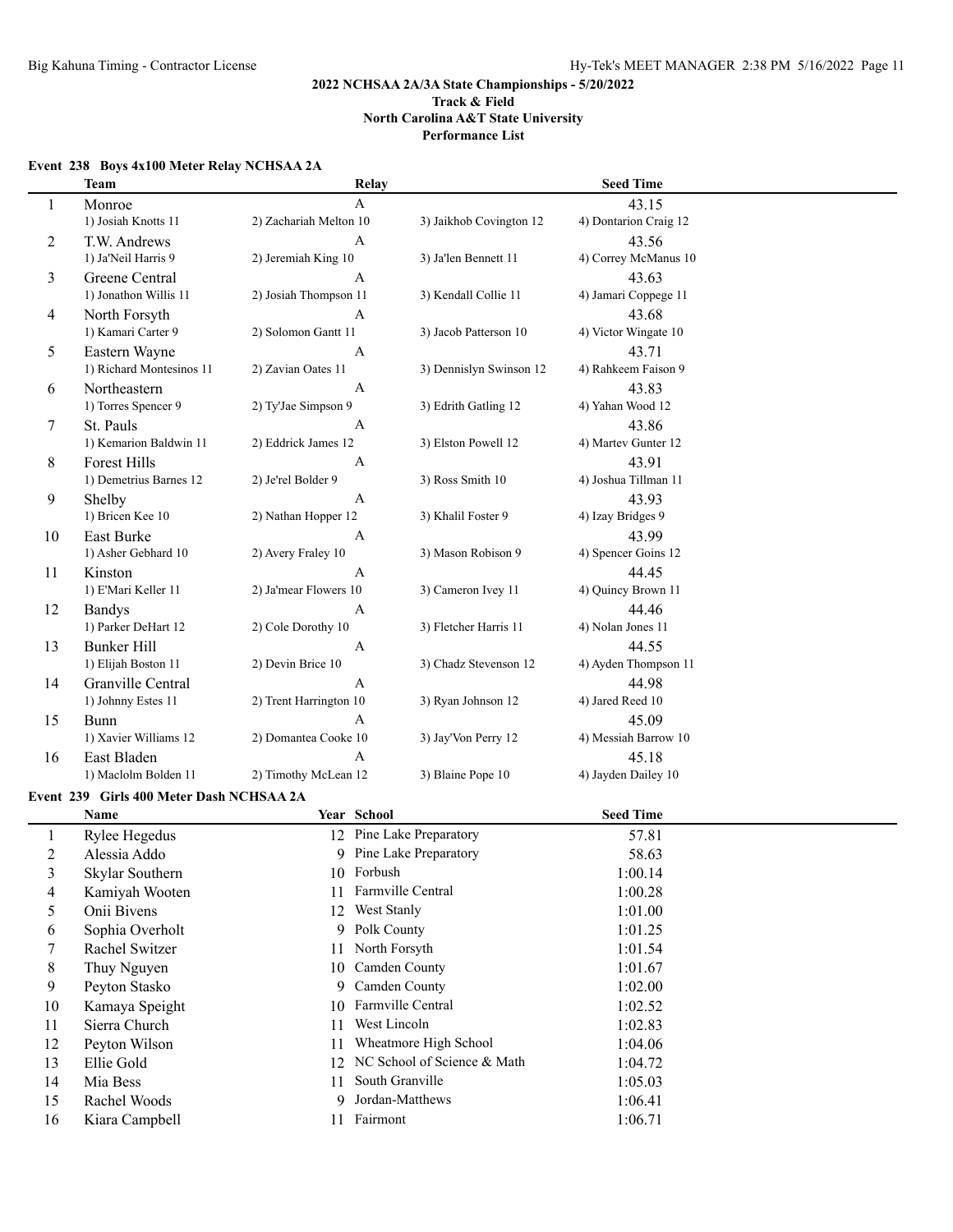## **Event 240 Boys 400 Meter Dash NCHSAA 2A**

|                | Event 240 Boys 400 Meter Dash NCHSAA 2A     |    |                                |                  |  |
|----------------|---------------------------------------------|----|--------------------------------|------------------|--|
|                | Name                                        |    | Year School                    | <b>Seed Time</b> |  |
| 1              | Que'Shyne Flippen                           |    | 11 Reidsville                  | 50.12            |  |
| $\overline{2}$ | Jonathan Paylor                             | 10 | Cummings, Hugh M.              | 50.29            |  |
| 3              | <b>Bryce Jergenson</b>                      |    | 12 Polk County                 | 50.30            |  |
| 4              | Zakhi Mitchell                              | 10 | Walkertown                     | 50.37            |  |
| 5              | <b>Bryce Davis</b>                          | 11 | Monroe                         | 50.55            |  |
| 6              | Davis Kendall                               | 9  | Owen, Charles D.               | 50.68            |  |
| 7              | <b>Trystan Hollis</b>                       | 11 | North Pitt                     | 50.79            |  |
| 8              | Mason Evans                                 |    | 12 NC School of Science & Math | 51.24            |  |
| 9              | Orlando Burch                               |    | 11 Forest Hills                | 51.79            |  |
| 10             | Theophilos Setzer                           | 9  | St. Pauls                      | 52.24            |  |
| 11             | Davon Fate                                  | 11 | Nash Central                   | 52.31            |  |
| 12             | Austin McGuire                              |    | 10 Patton                      | 52.41            |  |
| 13             | Kudoun Ingram                               | 10 | Hertford County                | 52.66            |  |
| 14             | Michael Sifford                             | 9  | Newton-Conover                 | 52.83            |  |
| 15             | Christian Lawrence                          | 11 | Southwest Edgecombe            | 52.94            |  |
| 16             | Ezeequal Poland                             |    | 12 Southwest Edgecombe         | 53.46            |  |
|                | Event 245 Girls 300 Meter Hurdles NCHSAA 2A |    |                                |                  |  |
|                | Name                                        |    | Year School                    | <b>Seed Time</b> |  |
| $\mathbf{1}$   | Mia McMillen                                |    | 12 Surry Central               | 46.57            |  |
| $\overline{2}$ | Callie Stamey                               | 11 | Maiden High                    | 47.93            |  |
| 3              | <b>Grace Prevette</b>                       | 11 | East Davidson                  | 48.17            |  |
| 4              | Ju'Mizhia Sanders                           | 11 | West Wilkes                    | 48.22            |  |
| 5              | <b>Shalawn Yates</b>                        | 9  | West Craven High               | 48.95            |  |
| 6              | Angelico Lugo                               | 11 | Anson                          | 49.10            |  |
| 7              | Hannah Dover                                |    | 12 Burns                       | 49.20            |  |
| 8              | Taylor Jordan                               | 10 | Cummings, Hugh M.              | 49.41            |  |
| 9              | Brianna Davis                               |    | 11 Fairmont                    | 49.68            |  |
| 10             | Grace Phillips                              |    | 9 Camden County                | 49.71            |  |
| 11             | <b>Brooke Packingham</b>                    |    | 9 Cummings, Hugh M.            | 50.08            |  |
| 12             | Sahara Wilson                               |    | 9 Raleigh Charter              | 51.48            |  |
| 13             | Calla Tatum                                 | 10 | North Pitt                     | 52.06            |  |
| 14             | Jillian Malham                              |    | 11 Princeton                   | 52.50            |  |
| 15             | <b>Bailey Reynolds</b>                      |    | 12 Bandys                      | 52.56            |  |
| 16             | Amya Cunningham                             |    | 12 Polk County                 | 52.64            |  |
|                | Event 246 Boys 300 Meter Hurdles NCHSAA 2A  |    |                                |                  |  |
|                | Name                                        |    | Year School                    | <b>Seed Time</b> |  |
| $\mathbf{1}$   | Avery Gaby                                  |    | 11 East Duplin                 | 39.88            |  |
| $\overline{2}$ | Lukas Valley                                |    | 12 Pine Lake Preparatory       | 39.98            |  |
| 3              | Christian Gore                              | 12 | Cummings, Hugh M.              | 41.36            |  |
| 4              | <b>Dylantae James</b>                       | 12 | Cummings, Hugh M.              | 41.46            |  |
| 5              | John Shearin                                | 11 | T.W. Andrews                   | 41.72            |  |
| 6              | Dennislyn Swinson                           | 12 | Eastern Wayne                  | 41.93            |  |
| 7              | JaMarcus Pippin                             | 10 | North Pitt                     | 42.06            |  |
| 8              | Jake Morgan                                 | 12 | Pine Lake Preparatory          | 42.39            |  |
| 9              | Nathaniel Rhein                             | 11 | Polk County                    | 42.55            |  |
| 10             | Chris McCorkle                              | 11 | Walkertown                     | 42.66            |  |
| 11             | <b>Brandon Wright</b>                       | 11 | Lincoln Charter                | 42.68            |  |
| 12             | Noah Poteat                                 |    | 12 Cummings, Hugh M.           | 42.80            |  |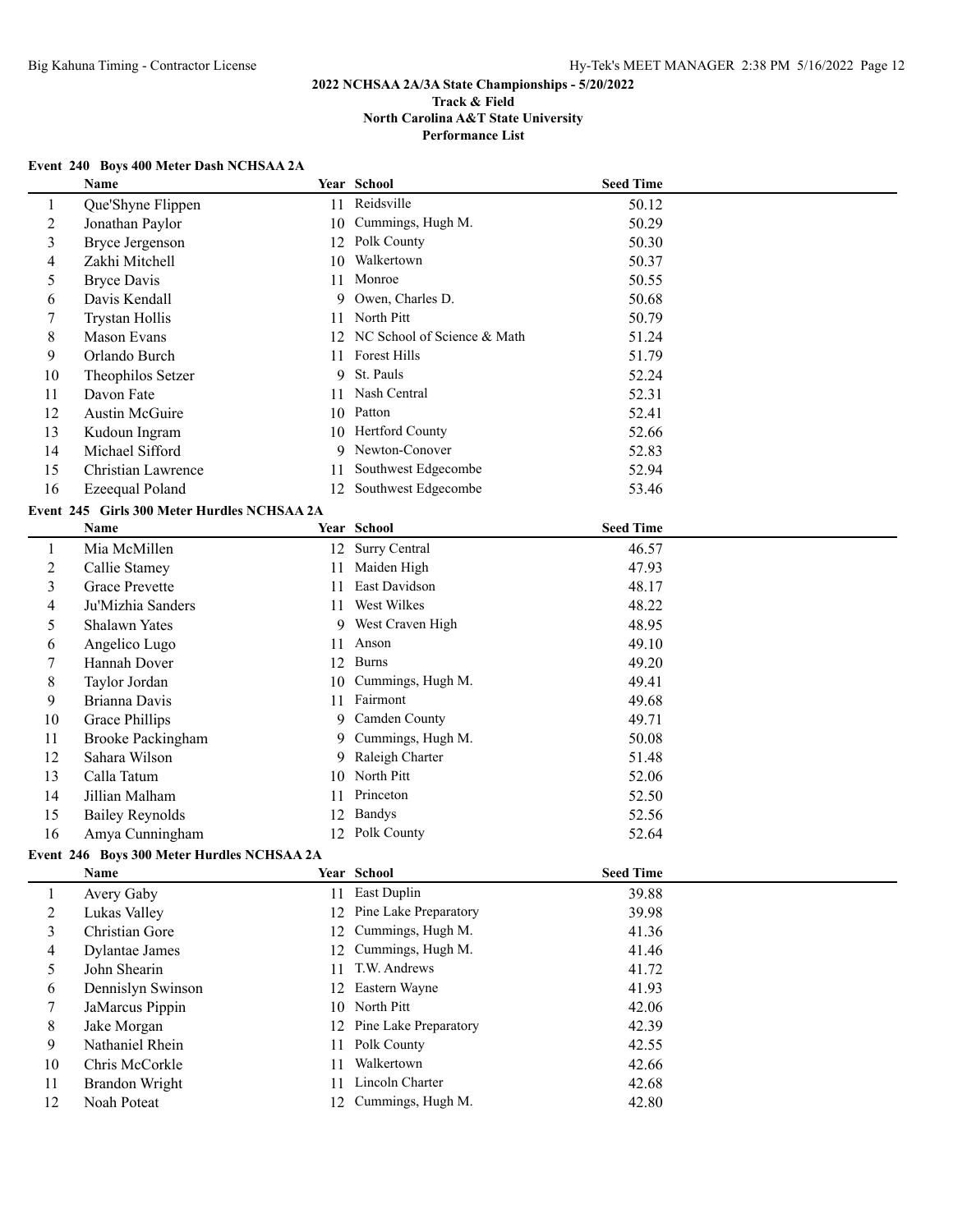#### **Track & Field North Carolina A&T State University Performance List**

|                | Event 246  (Boys 300 Meter Hurdles NCHSAA 2A) |    |                                 |                  |  |
|----------------|-----------------------------------------------|----|---------------------------------|------------------|--|
|                | Name                                          |    | Year School                     | <b>Seed Time</b> |  |
| 13             | Jeremiah Eddie                                |    | 12 Louisburg                    | 42.83            |  |
| 14             | Allen Huffman                                 | 9  | Surry Central                   | 43.07            |  |
| 15             | Quavion Martin                                |    | 11 Northeastern                 | 43.16            |  |
| 16             | Michael Connelly                              | 12 | <b>Trinity High</b>             | 43.19            |  |
|                | Event 247 Girls 800 Meter Run NCHSAA 2A       |    |                                 |                  |  |
|                | Name                                          |    | Year School                     | <b>Seed Time</b> |  |
| 1              | Olivia Overholt                               |    | 12 Polk County                  | 2:22.14          |  |
| $\overline{c}$ | Natalie Almond                                |    | 12 West Stanly                  | 2:24.33          |  |
| 3              | <b>Brooke Hope</b>                            |    | 10 R-S Central                  | 2:25.09          |  |
| 4              | Marin Sullivan                                |    | 10 Community School of Davidson | 2:25.95          |  |
| 5              | Lindsey Jenkins                               |    | 12 Polk County                  | 2:26.32          |  |
| 6              | <b>Sutton Webb</b>                            |    | 12 Salisbury                    | 2:29.50          |  |
| 7              | Emma O'Connell                                |    | 12 Lexington                    | 2:30.14          |  |
| 8              | Keeley Williams                               |    | 12 Camden County                | 2:32.38          |  |
| 9              | Peyton Gage                                   |    | 10 Wilkes Central               | 2:34.48          |  |
| 10             | Madison Flynn                                 |    | 10 Manteo                       | 2:35.37          |  |
| 11             | Ainsley Heath                                 |    | 11 Heide Trask                  | 2:36.59          |  |
| 12             | <b>Emily Myers</b>                            |    | 10 Franklin Academy             | 2:37.92          |  |
| 13             | Caitlyn Elliott                               |    | 11 NC School of Science & Math  | 2:38.53          |  |
| 14             | Caroline Gay                                  |    | 9 Manteo                        | 2:40.45          |  |
| 15             | Cadence Langton                               | 12 | Camden County                   | 2:42.51          |  |
| 16             | <b>Rachel Bowers</b>                          |    | 12 Research Triangle            | 2:44.01          |  |
|                | Event 248 Boys 800 Meter Run NCHSAA 2A        |    |                                 |                  |  |
|                | Name                                          |    | Year School                     | <b>Seed Time</b> |  |
|                |                                               |    |                                 |                  |  |
| $\mathbf{1}$   | Vance Jones                                   |    | 12 Patton                       | 1:54.77          |  |
| $\overline{c}$ | David Birkhofer Jr                            |    | 12 Bandys                       | 1:55.22          |  |
| 3              | <b>Braxton Edwards</b>                        |    | 12 Polk County                  | 1:55.60          |  |
| 4              | Daniel Ahearn                                 | 11 | Community School of Davidson    | 1:55.90          |  |
| 5              | Liam Johnston                                 | 12 | Research Triangle               | 2:02.21          |  |
| 6              | William Sanchez                               | 11 | East Carteret                   | 2:02.84          |  |
| 7              | Lane Prochaska                                | 12 | Granville Central               | 2:04.78          |  |
| 8              | Myshawn Pippen                                |    | 10 North Pitt                   | 2:06.49          |  |
| 9              | Colby Orr                                     |    | 12 Franklin Academy             | 2:06.97          |  |
| 10             | Will Cuicchi                                  |    | 9 Seaforth High School          | 2:07.47          |  |
| 11             | Sean Wilson                                   |    | 11 Wilkes Central               | 2:07.57          |  |
| 12             | Cruz Limon                                    |    | 9 West Wilkes                   | 2:09.26          |  |
| 13             | Christian McLawhorn                           |    | 10 Kinston                      | 2:09.39          |  |
| 14             | Sawyer Helms                                  |    | 12 Mount Pleasant               | 2:09.73          |  |
| 15             | Kaleb Thornton                                |    | 10 Wilkes Central               | 2:09.87          |  |
| 16             | Derek Kopanski                                | 11 | South Lenoir                    | 2:10.81          |  |
|                | Event 253 Girls 200 Meter Dash NCHSAA 2A      |    |                                 |                  |  |
|                | Name                                          |    | Year School                     | <b>Seed Time</b> |  |
| $\mathbf{1}$   | Andralyn Livingston                           |    | 12 East Carteret                | 25.68            |  |
| $\overline{c}$ | Joyasia Smith                                 |    | 12 R-S Central                  | 25.81            |  |
| 3              | Jada Lloyd                                    |    | 10 Hertford County              | 25.99            |  |
| 4              | Rylee Hegedus                                 |    | 12 Pine Lake Preparatory        | 26.29            |  |
| 5              | Latecyia Johnson<br>Skylar Southern           | 12 | East Carteret<br>10 Forbush     | 26.31            |  |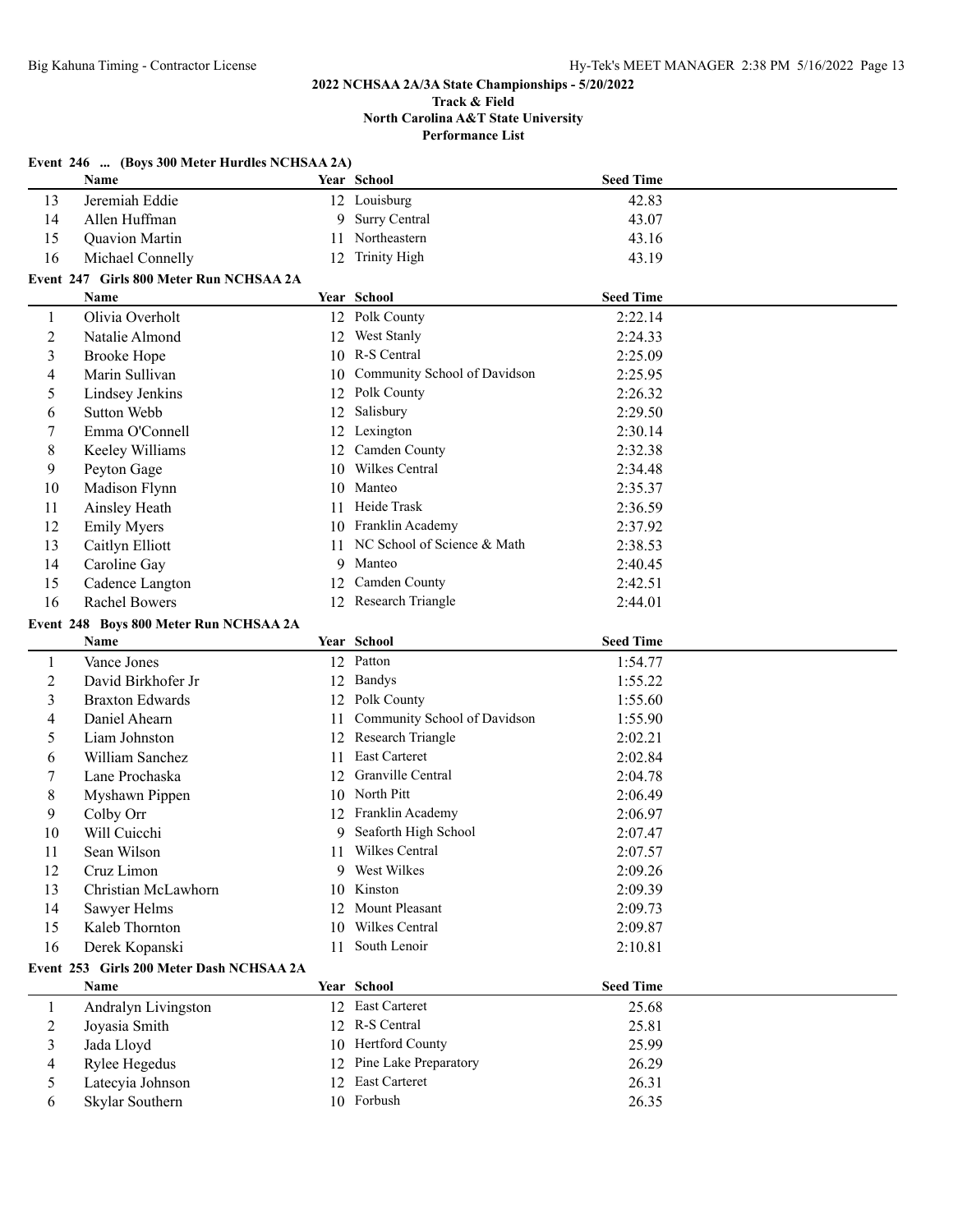#### **Track & Field North Carolina A&T State University Performance List**

#### **Event 253 ... (Girls 200 Meter Dash NCHSAA 2A)**

|                                         | Name                                     |    | Year School                    | <b>Seed Time</b> |  |  |  |
|-----------------------------------------|------------------------------------------|----|--------------------------------|------------------|--|--|--|
| 7                                       | Azaria Gallop                            |    | 10 Northeastern                | 26.39            |  |  |  |
| $8\,$                                   | Mariah Perry                             | 9  | Walkertown                     | 26.40            |  |  |  |
| 9                                       | Alessia Addo                             |    | 9 Pine Lake Preparatory        | 26.57            |  |  |  |
| 10                                      | Alayah Flowers                           | 9  | South Granville                | 26.75            |  |  |  |
| 11                                      | Keagan Osika                             | 12 | Bunn                           | 26.88            |  |  |  |
| 12                                      | Onii Bivens                              | 12 | West Stanly                    | 26.92            |  |  |  |
| 13                                      | Laney Greif                              | 12 | Community School of Davidson   | 27.25            |  |  |  |
| 14                                      | Ta'Ciana Robinson                        | 9  | T.W. Andrews                   | 27.36            |  |  |  |
| 15                                      | Serenity Jordan                          |    | 10 South Granville             | 27.45            |  |  |  |
| 16                                      | Serenity Harvey                          |    | 9 Whiteville                   | 27.53            |  |  |  |
| Event 254 Boys 200 Meter Dash NCHSAA 2A |                                          |    |                                |                  |  |  |  |
|                                         | Name                                     |    | Year School                    | <b>Seed Time</b> |  |  |  |
| $\mathbf{1}$                            | Rahkeem Faison                           |    | 9 Eastern Wayne                | 22.09            |  |  |  |
| $\overline{c}$                          | Carlos Reyes-Martin                      |    | 12 Wilkes Central              | 22.35            |  |  |  |
| 3                                       | Yahan Wood                               |    | 12 Northeastern                | 22.67            |  |  |  |
| 4                                       | Jonathan Paylor                          |    | 10 Cummings, Hugh M.           | 22.74            |  |  |  |
| 5                                       | Ja'Neil Harris                           |    | 9 T.W. Andrews                 | 22.77            |  |  |  |
| 6                                       | Milbert Moore                            |    | 11 North Pitt                  | 22.79            |  |  |  |
| 7                                       | Christian Gore                           |    | 12 Cummings, Hugh M.           | 22.84            |  |  |  |
| 8                                       | Jaylyn Smith                             | 9  | Salisbury                      | 22.92            |  |  |  |
| 9                                       | Martev Gunter                            | 12 | St. Pauls                      | 22.94            |  |  |  |
| 10                                      | <b>Bryce Jergenson</b>                   |    | 12 Polk County                 | 23.00            |  |  |  |
| 11                                      | Josiah Thompson                          | 11 | Greene Central                 | 23.01            |  |  |  |
| 12                                      | <b>Spencer Goins</b>                     | 12 | East Burke                     | 23.03            |  |  |  |
| 13                                      | Marquette Hoskins                        | 12 | T.W. Andrews                   | 23.04            |  |  |  |
| 14                                      | Wayne Wilkins                            | 11 | Roanoke Rapids                 | 23.06            |  |  |  |
| 15                                      | Keron Clayton                            | 9  | Owen, Charles D.               | 23.38            |  |  |  |
| 16                                      | Nigel Ransby                             |    | 10 West Caldwell               | 23.42            |  |  |  |
|                                         | Event 261 Girls 3200 Meter Run NCHSAA 2A |    |                                |                  |  |  |  |
|                                         | Name                                     |    | Year School                    | <b>Seed Time</b> |  |  |  |
| $\mathbf{1}$                            | Madison Clay                             |    | 12 Patton                      | 11:13.45         |  |  |  |
| $\overline{c}$                          | Paige Oldenburg                          |    | 12 Bandys                      | 11:53.45         |  |  |  |
| 3                                       | Meah Walsh                               | 11 | East Burke                     | 11:55.09         |  |  |  |
| 4                                       | Natalie Almond                           |    | 12 West Stanly                 | 12:05.89         |  |  |  |
| 5                                       | Lucy Murray                              |    | 11 Brevard                     | 12:17.97         |  |  |  |
| 6                                       | Madison Flynn                            |    | 10 Manteo                      | 13:26.67         |  |  |  |
| 7                                       | Yeira Munoz                              |    | 10 Surry Central               | 13:33.45         |  |  |  |
| 8                                       | Meara Kane                               |    | 12 NC School of Science & Math | 13:36.57         |  |  |  |
| 9                                       | Marlee Arnold                            |    | 12 NC School of Science & Math | 13:39.29         |  |  |  |
| 10                                      | Ari Redies                               |    | 9 Wilkes Central               | 13:41.60         |  |  |  |
| 11                                      | Abbie Inman                              | 12 | Southwest Onslow               | 13:52.80         |  |  |  |
| 12                                      | Emma DeRemer                             |    | 9 West Davidson                | 13:56.49         |  |  |  |
| 13                                      | Hailey Broadwell                         | 10 | Washington                     | 14:15.44         |  |  |  |
| 14                                      | Ayana Patel                              | 9. | Franklin Academy               | 14:21.21         |  |  |  |
| 15                                      | Claudia Castillo                         | 9  | South Lenoir                   | 14:27.29         |  |  |  |
| 16                                      | Harriet Jackson                          |    | 12 Raleigh Charter             | 16:48.85         |  |  |  |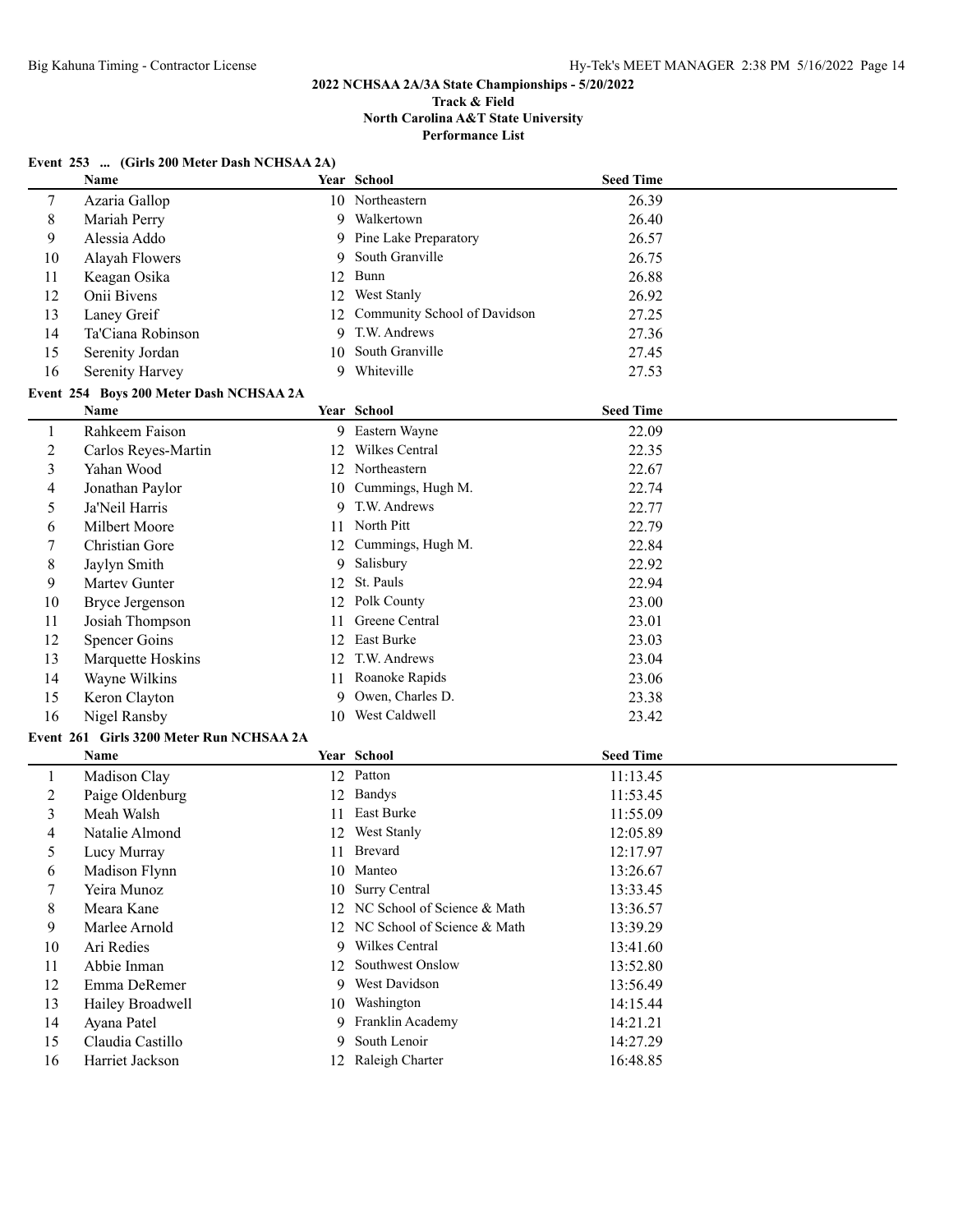## **Event 262 Boys 3200 Meter Run NCHSAA 2A**

|                          | Name                                              |                         | Year School                 |                         | <b>Seed Time</b>               |  |
|--------------------------|---------------------------------------------------|-------------------------|-----------------------------|-------------------------|--------------------------------|--|
| 1                        | Elijah Jones                                      |                         | Owen, Charles D.<br>11      |                         | 10:03.29                       |  |
| $\overline{c}$           | Grant Parham                                      | 12                      | Bandys                      |                         | 10:03.97                       |  |
| 3                        | Ignacio Morales                                   | 10                      | Surry Central               |                         | 10:08.16                       |  |
| $\overline{\mathcal{A}}$ | Abdi Green                                        | 12                      | Brevard                     |                         | 10:12.09                       |  |
| 5                        | Jake Knight                                       |                         | 9 Bandys                    |                         | 10:12.38                       |  |
| 6                        | Andrew Parker                                     | 11                      | NC School of Science & Math |                         | 10:16.28                       |  |
| 7                        | James Shue                                        | 12                      | West Stanly                 |                         | 10:16.66                       |  |
| 8                        | Carson Wells                                      | 10                      | West Stanly                 |                         | 10:26.86                       |  |
| 9                        | <b>Jack Anstrom</b>                               | 9                       | Seaforth High School        |                         | 10:28.86                       |  |
| 10                       | Lane Prochaska                                    | 12                      | Granville Central           |                         | 10:36.74                       |  |
| 11                       | Cooper Motsinger                                  | 12                      | East Surry                  |                         | 10:40.14                       |  |
| 12                       | Roland Leslie                                     | 9                       | Franklin Academy            |                         | 10:42.26                       |  |
| 13                       | William Sanchez                                   | 11                      | East Carteret               |                         | 11:12.40                       |  |
| 14                       | Chris Haro                                        | 10                      | South Lenoir                |                         | 11:17.82                       |  |
| 15                       | Samuel Head                                       | 9                       | Manteo                      |                         | 11:29.35                       |  |
| 16                       | Josiah Hynes                                      |                         | 11 East Carteret            |                         | 11:32.90                       |  |
|                          |                                                   |                         |                             |                         |                                |  |
|                          | Event 265 Girls 4x400 Meter Relay NCHSAA 2A       |                         |                             |                         |                                |  |
|                          | Team                                              |                         | Relay                       |                         | <b>Seed Time</b>               |  |
| $\mathbf{1}$             | Polk County                                       |                         | $\boldsymbol{\mathsf{A}}$   |                         | 4:11.13                        |  |
|                          | 1) Karsyn Huskey 9                                | 2) Kinsley Huskey 12    |                             | 3) Sophia Overholt 9    | 4) Olivia Overholt 12          |  |
| 2                        | Pine Lake Preparatory                             |                         | A                           |                         | 4:12.55                        |  |
|                          | 1) Caroline Ingram 11                             | 2) Alessia Addo 9       |                             | 3) Campbell Cupples 12  | 4) Rylee Hegedus 12            |  |
| 3                        | Salisbury                                         |                         | A                           |                         | 4:16.59                        |  |
|                          | 1) Mille Wymbs 10                                 | 2) Kendall Henderson 9  |                             | 3) Sutton Webb 12       | 4) Dashia Canada 9             |  |
| 4                        | Camden County                                     |                         | A                           |                         | 4:18.97                        |  |
|                          | 1) Grace Phillips 9                               | 2) Peyton Stasko 9      |                             | 3) Thuy Nguyen 10       | 4) Keeley Williams 12          |  |
| 5                        | Southwest Onslow                                  |                         | A                           |                         | 4:21.37                        |  |
|                          | 1) Oriyanna Galloway 9                            | 2) Emma Monroe 11       |                             | 3) Ryleigh Pascuzzi 11  | 4) Paris Moore 9               |  |
| 6                        | Farmville Central                                 |                         | A                           |                         | 4:22.48                        |  |
|                          | 1) Kamaya Speight 10                              | 2) Kamiyah Wooten 11    |                             | 3) Shakeela Daniels 9   | 4) Justina Moore 11            |  |
| 7                        | R-S Central                                       |                         | A                           |                         | 4:24.35                        |  |
|                          | 1) Taylor Wright 12                               | 2) Mackenzie Buchanan 9 |                             | 3) Cloe Jenkins 10      | 4) Brooke Hope 10              |  |
| 8                        | Community School of Davidson<br>1) Laney Greif 12 |                         | A                           |                         | 4:24.45                        |  |
|                          |                                                   | 2) Taylor Simoes 12     |                             | 3) Camryn Burton 11     | 4) Lyndon Cock 12              |  |
| 9                        | <b>Surry Central</b>                              |                         | A                           |                         | 4:27.15<br>4) Aylin Soto 10    |  |
|                          | 1) Ella Priddy 10                                 | 2) Ivy Toney 10         |                             | 3) Madelyn Wilmoth 9    |                                |  |
| 10                       | Forbush                                           |                         | A                           |                         | 4:28.38                        |  |
|                          | 1) Katena Morrison 11                             | 2) Rylee Kiter 9        |                             | 3) Lorena Mendoza 12    | 4) Skylar Southern 10          |  |
| 11                       | West Wilkes                                       |                         | $\mathbf{A}$                |                         | 4:28.69                        |  |
|                          | 1) Faith Brown 11                                 | 2) Kyley Brindle 10     |                             | 3) Emma Wayne 11        | 4) Ju'Mizhia Sanders 11        |  |
| 12                       | Manteo<br>1) Jasiya Burton-Bailey 9               | 2) Caroline Gay 9       | $\boldsymbol{A}$            |                         | 4:33.05                        |  |
|                          |                                                   |                         |                             | 3) Jayden Bailey 11     | 4) Haley Heard 9               |  |
| 13                       | Jordan-Matthews                                   | 2) Charley Lemons 10    | $\boldsymbol{A}$            | 3) Jessica Parroquin 10 | 4:43.39<br>4) Rachel Woods 9   |  |
|                          | 1) Jasmine Basilio 12                             |                         |                             |                         |                                |  |
| 14                       | Heide Trask                                       |                         | $\boldsymbol{\mathsf{A}}$   | 3) Jayden Hoffman 9     | 4:44.99                        |  |
|                          | 1) Maria Cahill 11                                | 2) Ainsley Heath 11     |                             |                         | 4) Willow Nixon 12             |  |
| 15                       | Research Triangle<br>1) Rachel Bowers 12          | 2) Alison McKeithan 10  | $\mathbf{A}$                | 3) Lillian Scott 11     | 4:45.51<br>4) Elise Talford 11 |  |
|                          |                                                   |                         |                             |                         | 4:46.86                        |  |
| 16                       | Whiteville<br>1) Mauricia Bennett 10              | 2) cnyia thompson 9     | $\boldsymbol{A}$            | 3) Anyah Robinson 9     | 4) daijah davis 10             |  |
|                          |                                                   |                         |                             |                         |                                |  |